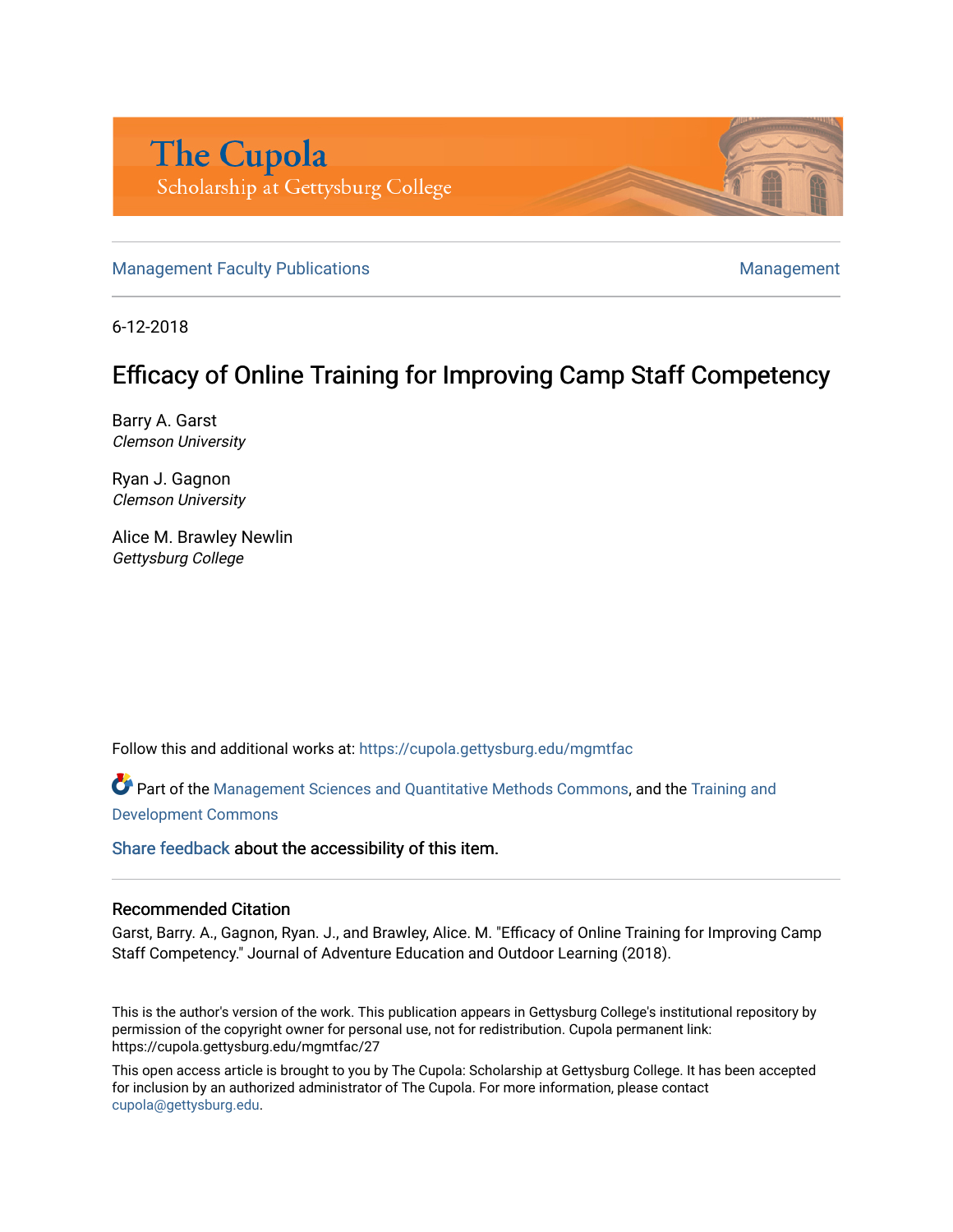# Efficacy of Online Training for Improving Camp Staff Competency

# **Abstract**

Preparing competent staff is a critical issue within the camp community. This quasi-experimental study examined the effectiveness of an online course for improving staff competency in camp healthcare practices among college-aged camp staff and a comparison group (N = 55). We hypothesized that working in camp would increase competency test scores due to opportunities for staff to experientially apply knowledge learned online. Hierarchical linear modeling was used to analyse the cross-level effects of a between-individuals factor (assignment to experimental or comparison group) and within-individual effects of time (pre-test, post-test #1, and post-test #2) on online course test scores. At post-test #2, the difference in average test scores between groups was ~30 points, with the treatment group scoring lower on average than the comparison group. Factors that may have influenced these findings are explored, including fatigue and the limited durability of online learning. Recommendations for research and practice are discussed.

# Keywords

hierarchical linear modeling, camp staff, online training, training

# **Disciplines**

Business | Management Sciences and Quantitative Methods | Training and Development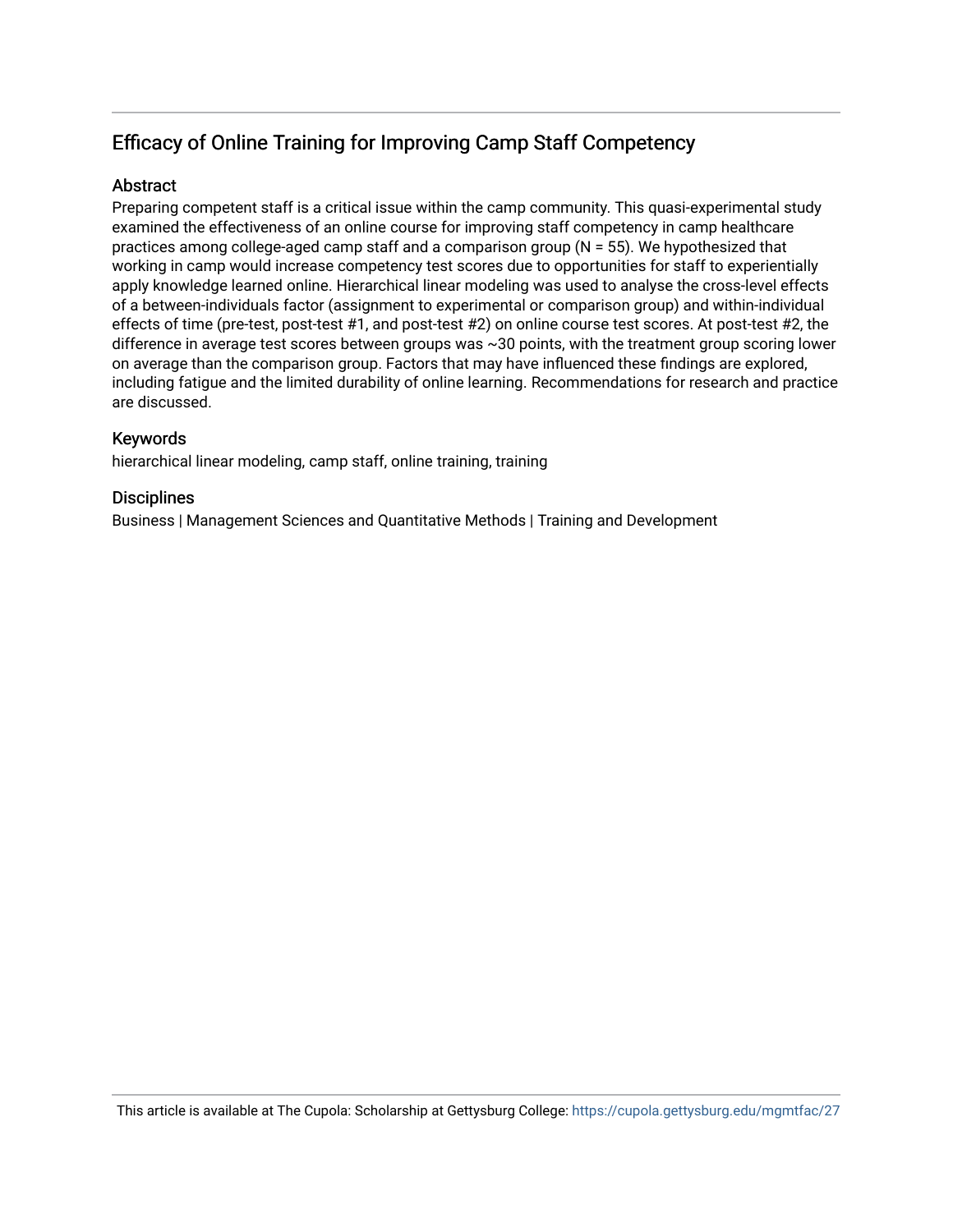# **Efficacy of Online Training for Improving Camp Staff Competency**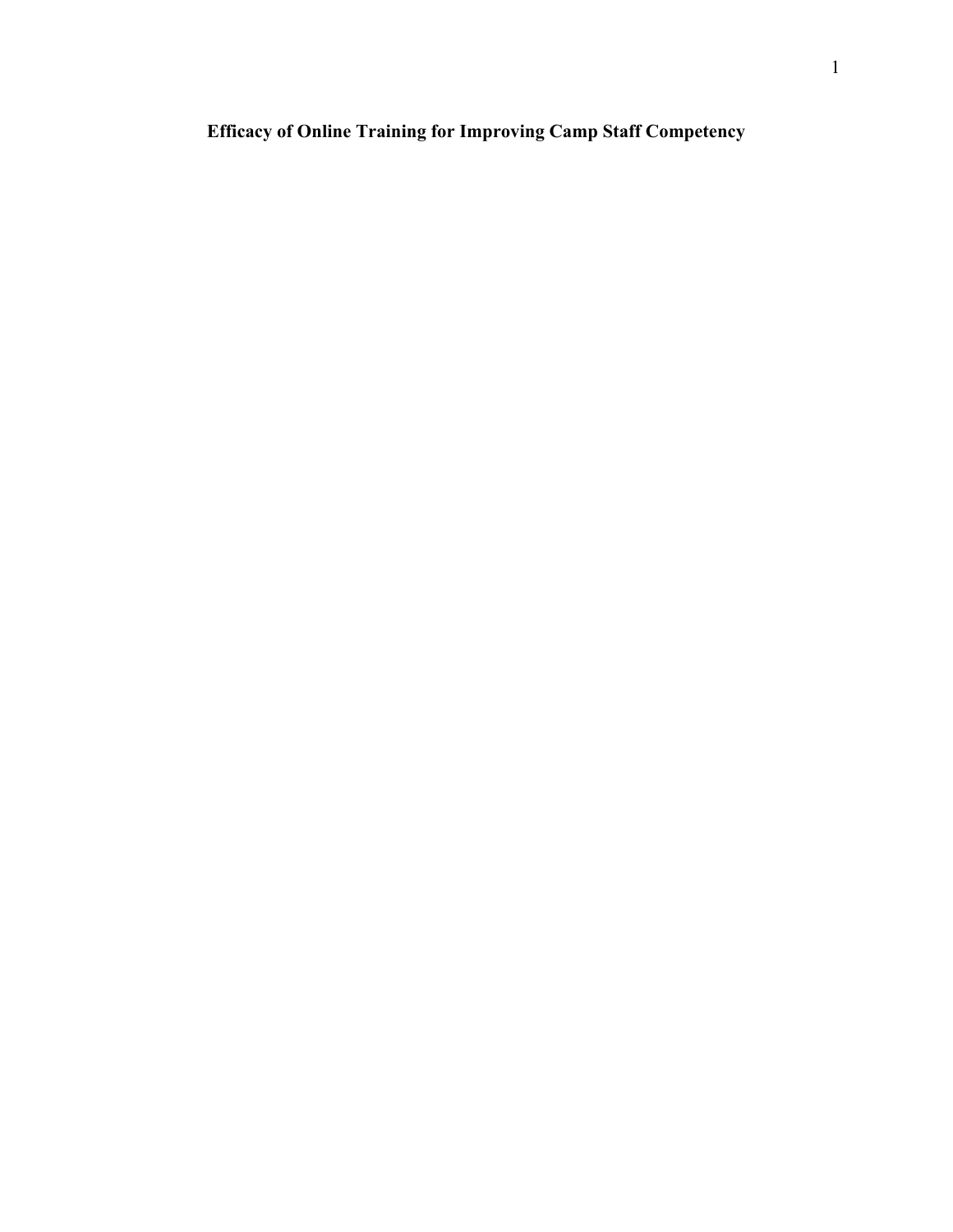#### **Efficacy of Online Training for Improving Camp Staff Competency**

# ABSTRACT

*Preparing competent staff is a critical issue within the camp community. This quasi-experimental study examined the effectiveness of an online course for improving staff competency in camp healthcare practices among college-aged camp staff and a comparison group (N = 55). We hypothesized that working in camp would increase competency test scores due to opportunities for staff to experientially apply knowledge learned online. Hierarchical linear modeling was used to analyse the cross-level effects of a between-individuals factor (assignment to experimental or comparison group) and within-individual effects of time (pre-test, post-test #1, and post-test #2) on online course test scores. At post-test #2, the difference in average test scores between groups was ~30 points, with the treatment group scoring lower on average than the comparison group. Factors that may have influenced these findings are explored, including fatigue and the limited durability of online learning. Recommendations for research and practice are discussed.* 

Keywords: online learning, staff training, experiential learning, healthcare practices, hierarchical linear modeling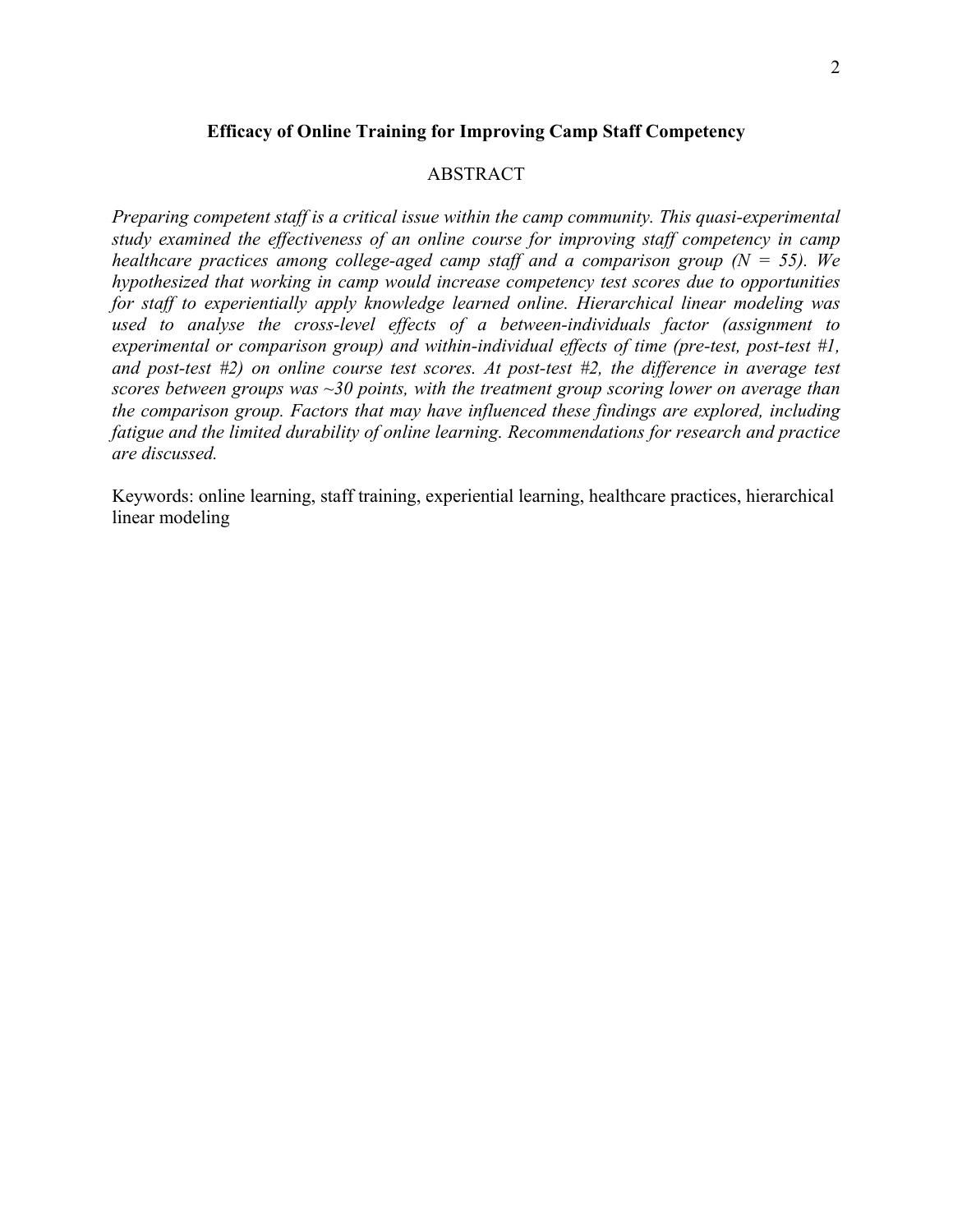#### **Introduction**

As frontline youth workers, camp staff require multiple competencies to effectively deliver high-quality youth programmes (Bowie & Bronte-Tinkew, 2006; Starr, Yohalem, & Gannett, 2009). Recognizing the importance of competency development, researchers have explored how camp staff are prepared for their roles through reviews of professional development and training practices (Garst, Baughman, & Franz, 2014), examinations of staff training as a context for programme improvement (Browne, Jameson, & Bialeschki, 2015), and studies of competency-based training models (Epley, Ferrari, & Cochran, 2017; Weaver, Beets, Turner-McGrievy, Webster, & Moore, 2014). These efforts have described the 'knowledge skills, abilities, and other characteristics' (Epley et al., 2017, p. 57) necessary for successful camp staff performance, which have become the basis for specific training strategies and designs targeting these identified competencies.

Perhaps unsurprisingly, considerable variation exists in the strategies camp directors use to prepare their staff. For instance, a 2012 study of camp staff training approaches suggested that camps were using internal training provided by camp administrators (73% of camps), external training provided by consultants (16% of camps), pre-service online education (7% of camps), and off-site (but not online) training opportunities (5% of camps) to prepare their staff (American Camp Association, 2013a). Beyond these training approaches, many camps also incorporate peer-to-peer teaching as an element of staff training (Kendellen, Camiré, Bean, & Forneris, 2016; Tessman, Duda, & Pracht, 2012). Using some combination of these strategies, camp directors aim to develop staff competencies in many areas including programme management and youth supervision. These staff training programmes are offered to staff to prepare them with the necessary tools to serve youth through the provision of high-quality programmes and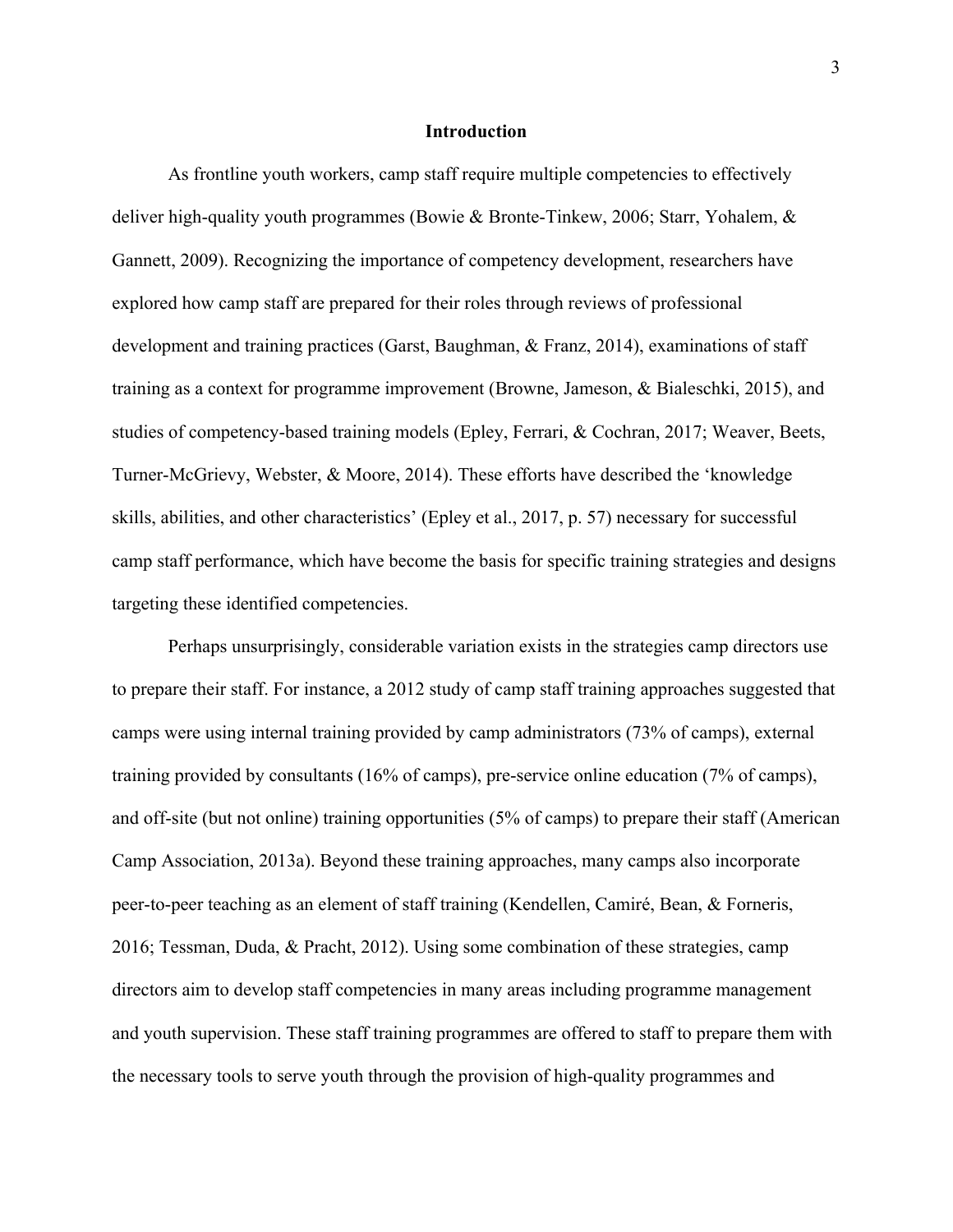services, while also meeting identified industry standards for staff training (American Camp Association, 2012).

Effective staff training is founded on at least two assumptions. First, learning which takes place in one context (i.e., the training setting) should transfer to the staff member's actual work setting (Burke & Hutchins, 2007). More specifically, staff members should be able to recall their training and apply it to relevant job tasks and duties. For instance, Edinger (2017) evaluated training used to enhance teachers' pedagogical practices and found improvements in content knowledge and teaching practices based on how teachers applied what they learned in the training. Second, high-quality training should result in the sustainment and/or improvement of staff performance and/or programme outcomes (Birdi et al., 2008). For example, Weaver et al. (2014) found that staff training was effective for teaching day camp staff how to positively influence targeted youth outcomes related to youth physical activity. However, in some cases, staff training does not result in improvements in staff performance. For example, Herrington, Herrington, Hoban, and Reid (2009) found that the effectiveness of teacher training was reduced because of problems associated with the training technology as well as lack of time and resources to implement the training. With these assumptions in mind, programme administrators responsible for preparing frontline staff to properly deliver programmes and services remain alert to new and effective staff training strategies.

A trend in camp staff training has been an increasing emphasis on online training as a strategy for preparing staff before they arrive on-site to improve staff access to training and to provide staff with repeated exposure to training content (Heidgerken et al., 2005). While support for the efficacy of online camp staff training has been limited to studies of multi-module online courses, preliminary evidence suggests the value of online learning for camp staff (Heidgerken et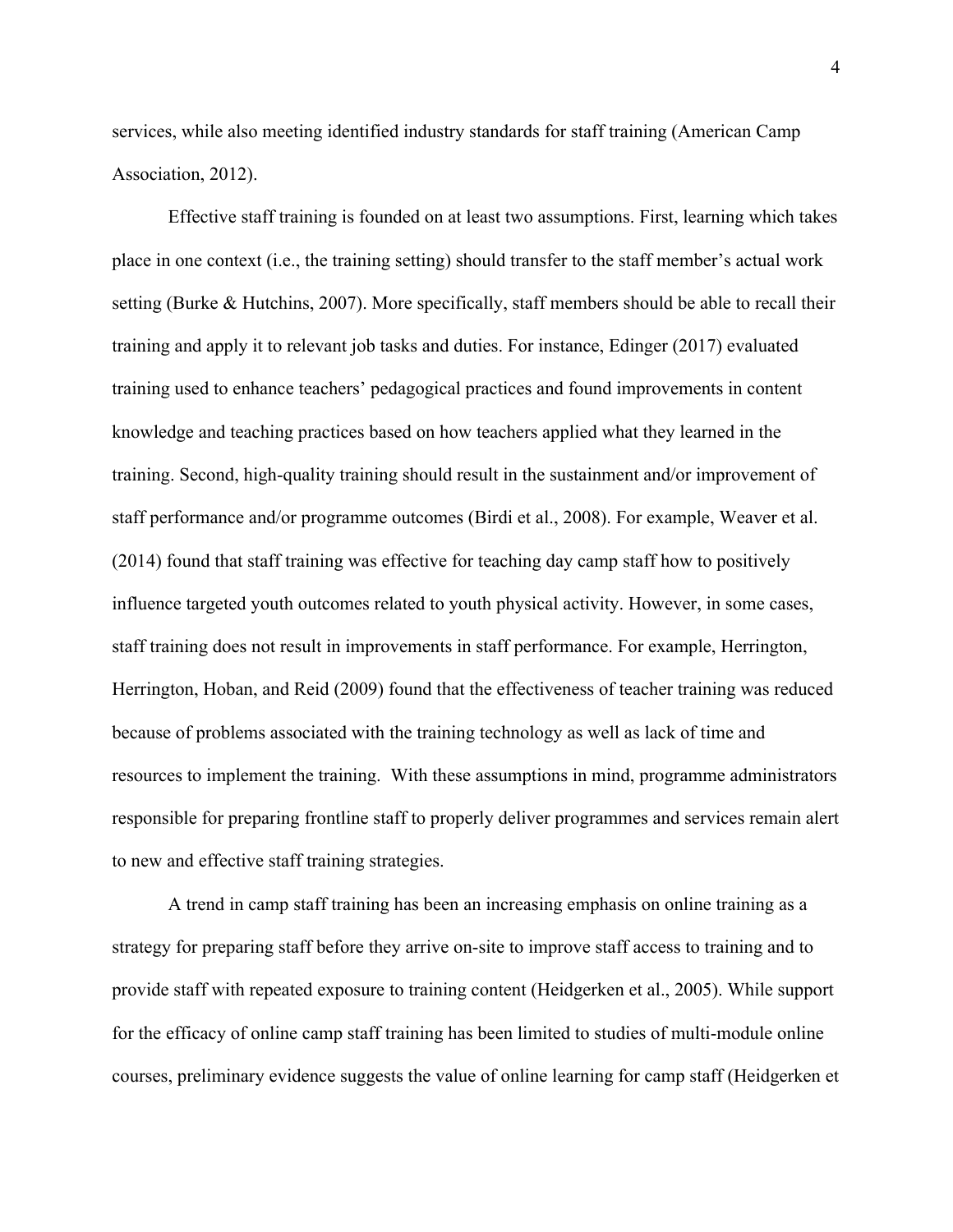al., 2005; Weaver et al., 2014). Furthermore, the growth of online training opportunities, particularly short online courses, webinars, and videos (American Camp Association, 2013b; CampSpirit, LLC/Target Directories, 2016), has revealed a need to determine how this emerging modality contributes to staff competency. Therefore, the purpose of this study was to examine the efficacy of an online course for enhancing staff competency.

The current study was conducted at a university-affiliated, not-for-profit camp and conference center located in the Southeastern United States which provides traditional residential camp experiences for children, youth, and adults with disabilities (e.g., developmental disabilities; speech or hearing impairment; visual impairments). Camp activities for these populations can include, but are not limited to archery, small craft instruction (i.e., canoeing, kayaking and sailing), nature, crafts, drama, overnight camping and instructional swimming. The camp, accredited by the American Camp Association, employs approximately 55 seasonal staff members each summer to implement these camp experiences. Staff members receive five to seven days of pre-camp training depending on their position, which is provided on-line through a combination of internal and external trainers. The study site was selected because it had a history of using online modules as a component of staff training, thus mitigating potential issues associated with implementation and administration of an online training component and corresponding competency assessment. This investigation of the efficacy of online training for improving camp staff competency at this camp was informed by the broader online staff training literature, the (limited) exploration of camp staff training, and factors that either inhibit or promote staff competency. Below this literature is briefly explored, the study methods are introduced, the results are described, and implications for future work are presented.

#### **Review of Literature**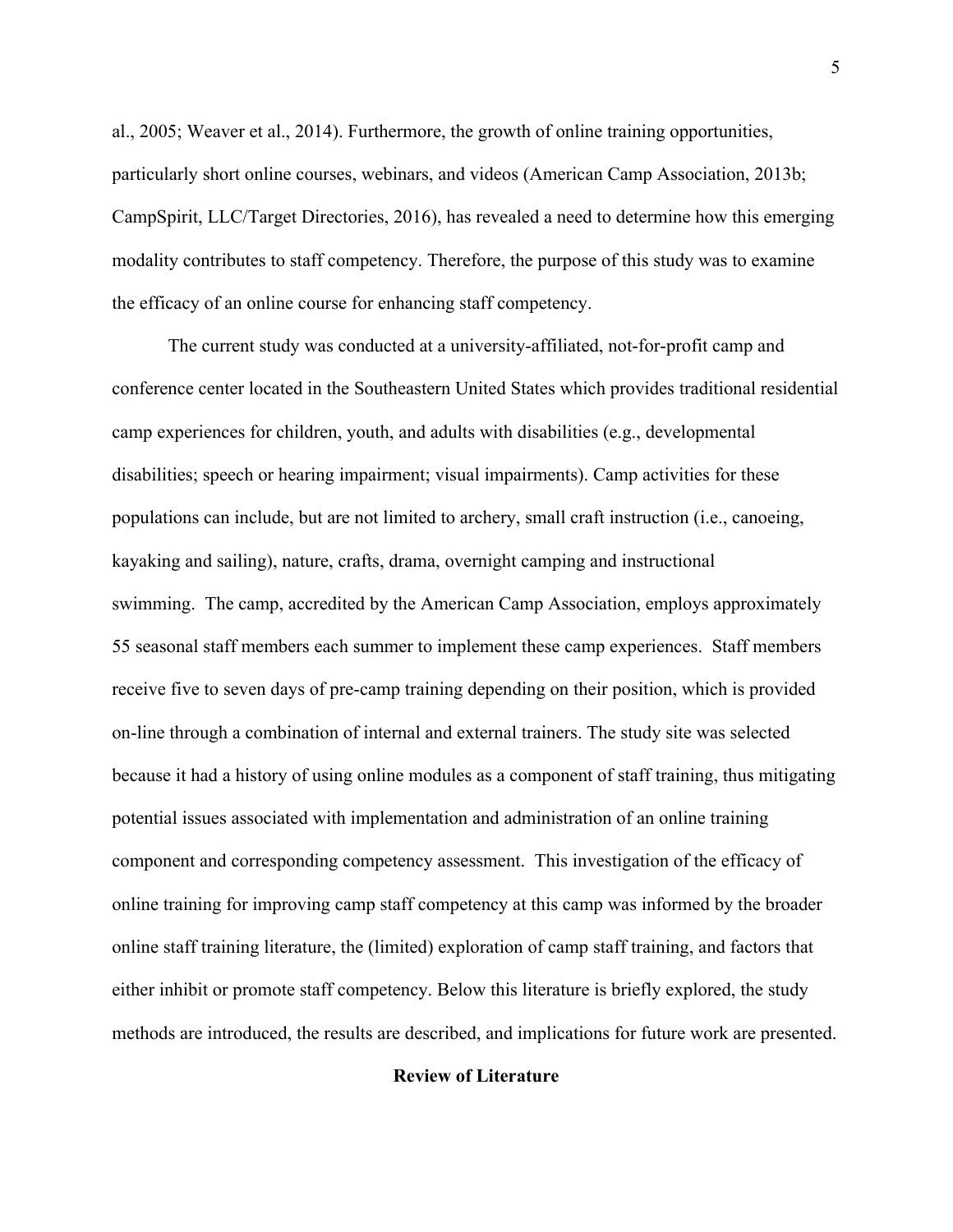## **Camp Staff Training**

At a broad level staff training includes 'planned and systematic activities designed to promote the acquisition of knowledge (i.e., need to know), skills (i.e., need to do), and attitudes (i.e., need to feel) (Salas, Tannenbaum, Kraiger, & Smith-Jentsch, 2012, p. 77) that help staff to develop competencies specific to their positions. The provision of camp staff training is grounded in established standards of the camp industry, including standards associated with precamp staff training, late-hire training for individuals absent during staff training, and ongoing, inservice training (i.e., access to continuing education; American Camp Association, 2012). Camp staff training standards require camps to ensure 'training that is specific to his or her individual job requirements and responsibilities, including clear expectations for acceptable job performance…' (p. 135). This training includes information related to the camp's mission and goals, age-appropriate developmental needs of youth being served, programme policies and procedures, staff performance expectations, and child abuse prevention.

Investigations of the benefits of training for preparing camp staff to achieve desired outcomes has produced mixed results. Some studies have suggested the effectiveness of camp staff training. For example, Weaver et al. (2014) studied outcomes associated with a 90-minute competency-based training programme focusing on staff promotion of physical activity behaviours to youth during summer day camps. Out of thirteen PA behaviors taught to staff, nine PA behaviors demonstrated a statistically significant increase from pretest to posttest. As another example, Briggs, Staton, and Gilligan (2009) collected data from seven staff who facilitated a one-week leadership training programme [i.e., Girls Leadership Experience Camp (GLEC)] for sixteen rising sixth-grade girls. Each staff member completed an in-person training course before serving as staff for the one-week camp. Pre-camp and post-camp data were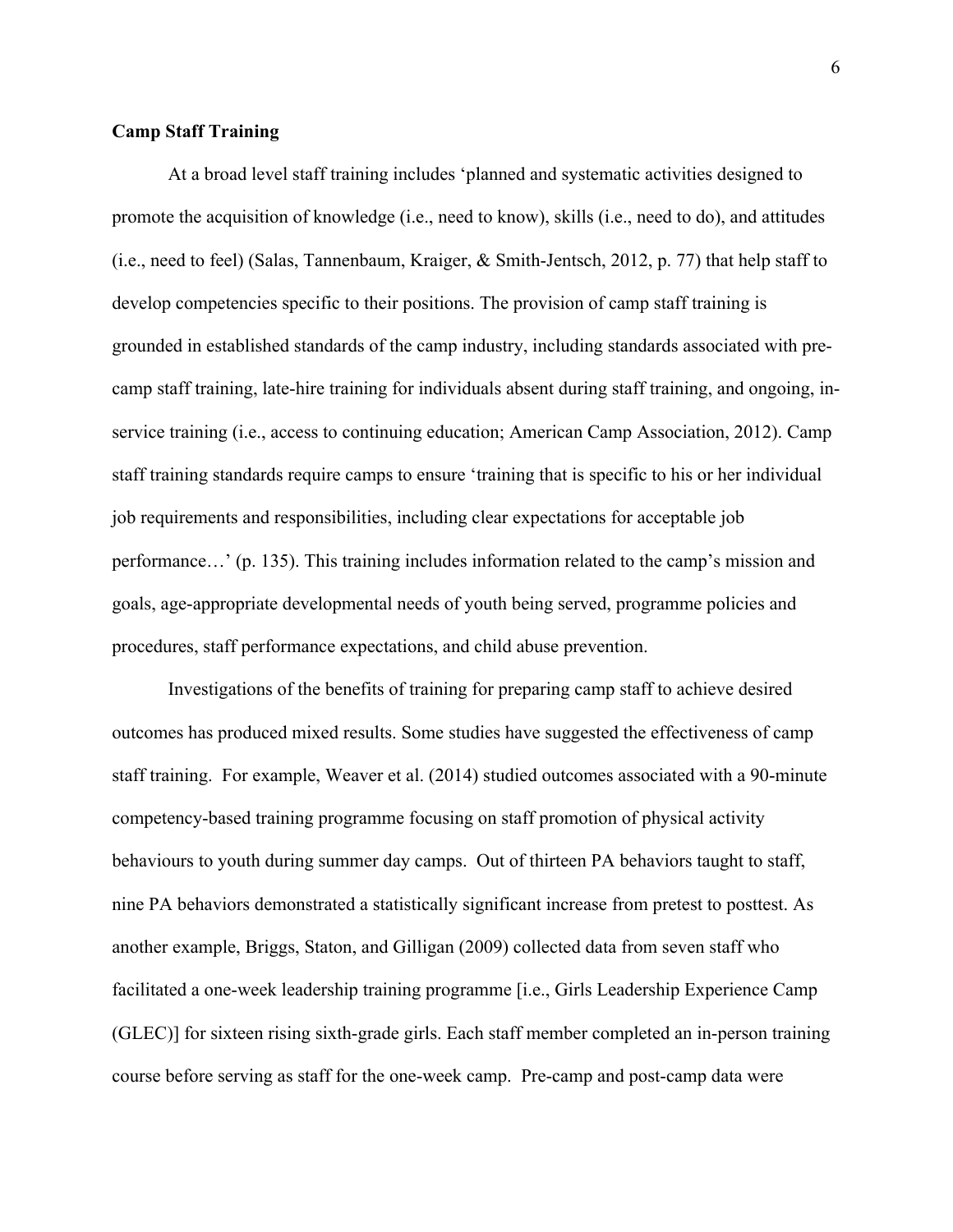collected from the youth programme participants to measure growth in self-efficacy, behavior, physical well-being, and life satisfaction, and camp staff completed a qualitative measure. The study findings "indicated that the girls felt that camp successfully met its original objectives, and that the camp counselors, who obtained course credit for their summer training and experience, benefited from their training and work with the GLEC participants" (Briggs, et al., 2009, p. 129). In contrast, other studies have failed to find a relationship between camp staff training and desired outcomes. For example, Browne and Sibthorp (2014) evaluated the effectiveness of onsite staff training for teaching staff how to create caring youth communities. Six weeks after the intervention the researchers found no sustained differences between the treatment and nontreatment groups. Together, these studies provide partial support the benefits of in-person camp staff training. However, a trend over the past decade has been a shift toward the incorporation of online training as a strategy for preparing staff prior to onsite face-to-face training.

## **Online Camp Staff Training**

Online learning has been defined as 'learning that takes place partially or entirely over the Internet' (Means, Toyama, Murphy, Bakia, & Jones, 2009, p. 9). Providing online learning to staff as a part of training (i.e., online staff training) is alluring to organizations because of the benefits it may afford, including cost-efficiency, reduced in-person training time, and increased availability of learning opportunities (Marquart, Rizzi, & Parikh, 2010; Means et al., 2009). But these benefits are not universal, and limitations of online training have been noted for both organizations and staff, such as challenges associated with assessing knowledge gains (Means et al., 2009).

Although research related to the benefits of online camp staff training is limited, some studies support online training approaches for enhancing staff competence (Heidgerken et al.,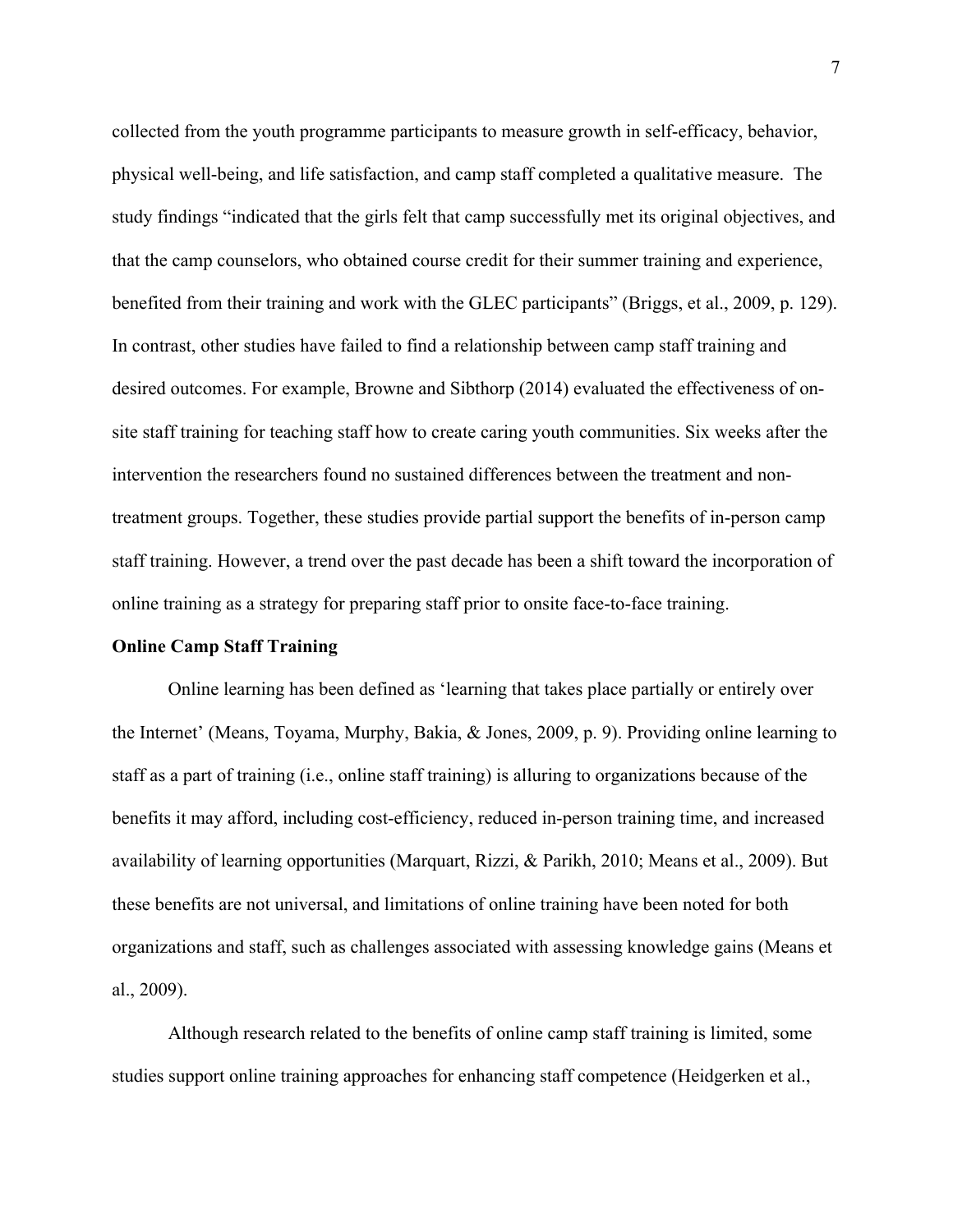2005). For example, Heidgerken et al. (2005) studied the effectiveness of online diabetes education modules for training staff and found significant increases in staff competency in the pre-training to post-training test scores associated with insulin injections, nutrition, and medications. As another example, in a five-year study of injuries and illnesses in camp, the American Camp Association (Garst, Erceg, & Walton, 2013) gave more than 120 camps access to online modules related to injury and illness prevention (i.e., communicable disease prevention, minimizing trips and falls, knife and sharp object safety, and protective equipment) and used a self-report camp director questionnaire administered at the end of the study to measure the effectiveness of the interventions. In a post-camp questionnaire, 134 camp directors reported that the online modules were effective for teaching them how to train their staff in effective practices related to injury and illness prevention practices.

While only providing preliminary evidence, these studies illustrate the potential of online camp staff training to positively impact staff outcomes, however both studies investigated multimodule online content. Correspondingly, online training for camp staff is moving towards shorter online and webinars (e.g., 10-60 minutes in length). For examples of these offerings see the American Camp Association (2013b) and CampSpirit, LLC/Target Directories (2016). Although some studies have examined compressed online courses [see Heidgerken (2005) who condensed a 3.5 day in-person training into 11 online modules], to the researchers' knowledge there are no published empirical studies of shorter online courses.

#### **Influence of Online Training on Staff Competency**

In the broader staff training literature, training has been operationalized as the knowledge staff gain (e.g., facts, concepts, procedures, strategies, and beliefs) through their experiences that changes and improves what they know (Mayer, 2009), or in other words, *competency*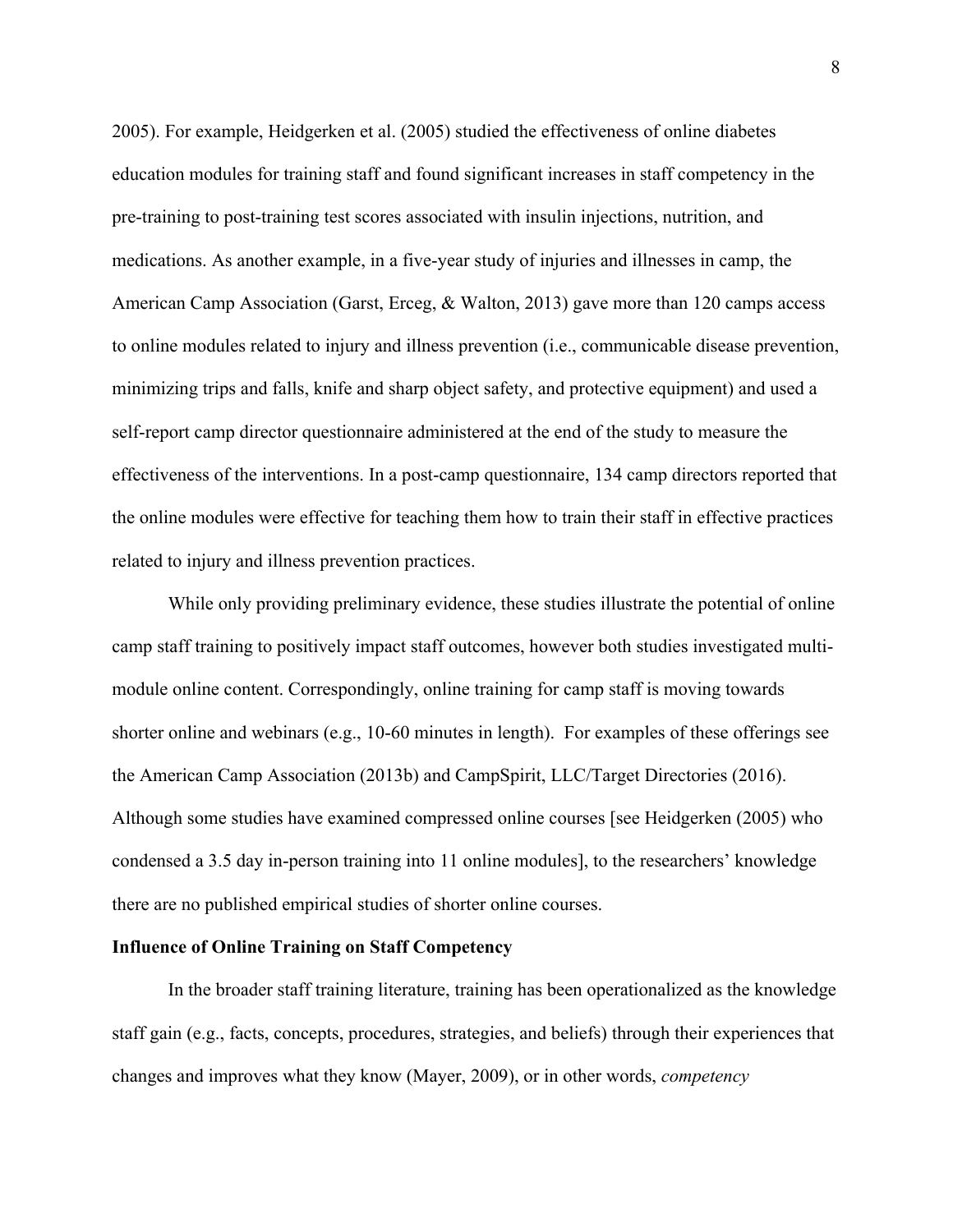*development*. As competency development is a cognitive process, it is difficult to observe and/or assess changes and growth. As Mayer (2009) suggested 'the change in knowledge [competency] cannot be directly observed but must be inferred from a change in the learner's **behaviour** – such as performance on a test. The change may involve reorganizing and integrating knowledge rather than simply adding new knowledge' (p. 60). More simply, staff competency can be assessed by measuring the degree to which (1) they apply the learning to their job responsibilities and (2) how well they recall job related knowledge (e.g., performance on a test).

Because few camp studies have used experimental designs (i.e., comparing learning outcomes for treatment and comparison or control groups) to assess the effectiveness of staff training on learning or competency, the broader literature related to online learning was consulted for evidence of the efficacy of this approach. A meta-analysis of online learning published by the U.S. Department of Education examined 51 effect sizes isolated from 46 experimental or controlled quasi-experimental studies (Means et al., 2009). The researchers found that 'learning outcomes for students who engaged in online learning exceeded those of students receiving face-to-face instruction, with an average effect size of +0.24 favoring online conditions' (p. xiv), providing compelling evidence for the effectiveness of online learning.

Researchers have also examined characteristics of effective online training (i.e., training that transfers from the learning setting to the work setting) (Gunawardena, Linder-VanBerschot, LaPaointe, & Rao, 2010). For example, Gunawardena et al. (2010) found that collegial support (i.e., encouragement from coworkers, opportunity to share what was learned with coworkers) was the highest predictor of learners' ability to transfer online learning to their work setting. Other elements important for online learning effectiveness include clearly identifying the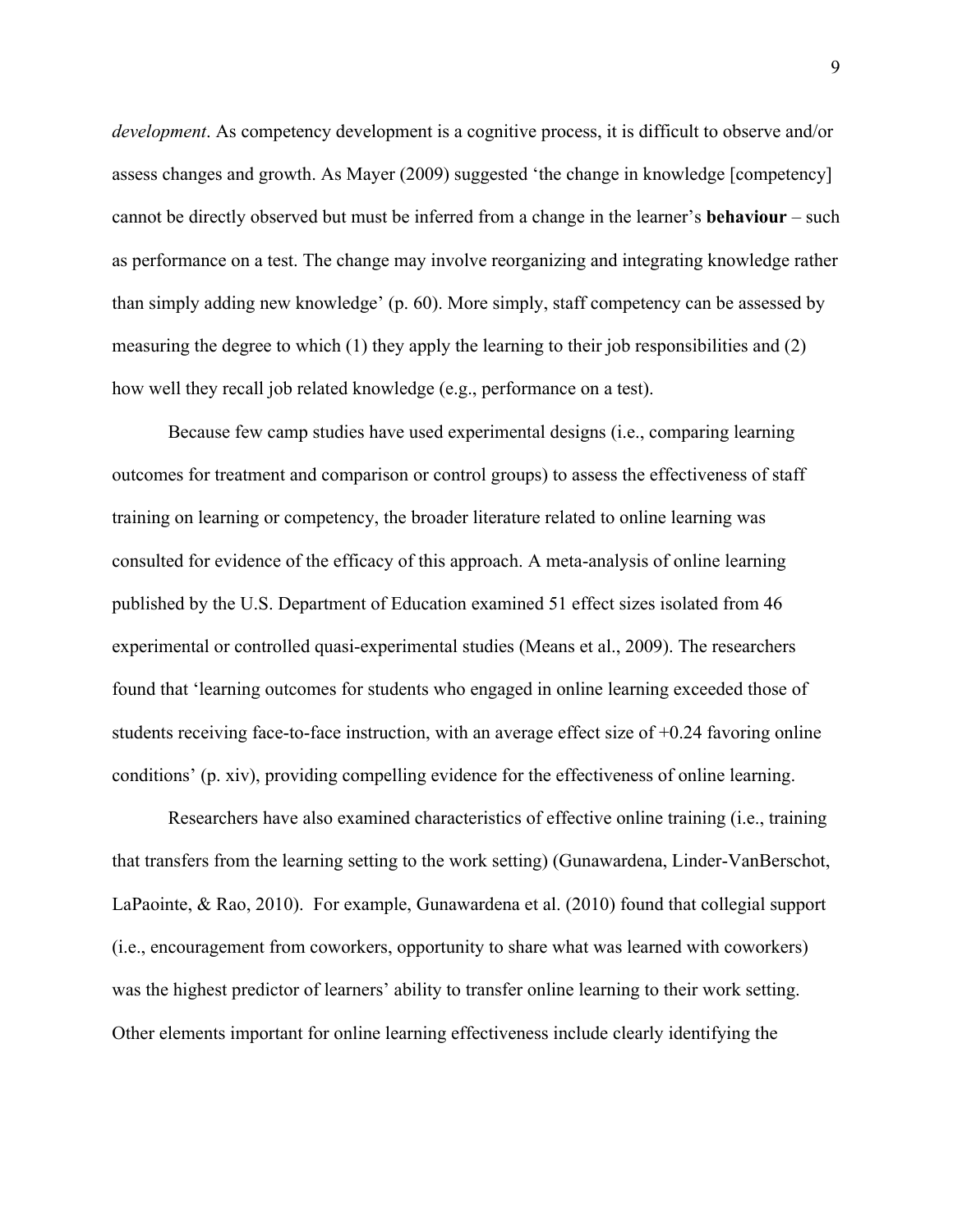training purpose and paying attention to elements of multimedia design within the online environment (Bedwell & Salas, 2010).

#### **Influence of Experiential Contexts on Staff Competency**

In addition to the training modality (e.g., online training), the context in which learning occurs and/or is applied can also influence staff competency (Hansman, 2001). As Hansman (2001) suggests, 'learning is not something that happens, or is just inside the head, but instead is shaped by the context, culture, and tools in the learning situation' (p. 45). Camp can serve as an experiential context when staff engage in hands-on skill-building activities with youth or other staff based on their training (Bialeschki, Henderson, & James, 2007; Hill et al., 2015).

Experiential learning theory (ELT; Kolb & Kolb, 2009; Kolb, 2015) provides one way to conceptualize how staff may learn experientially through their work in camp. ELT recognizes that learning is a process; it involves the testing and refinement of prior beliefs and ideas, includes reflections, actions, feelings, and behaviours; it is influenced by the relationship between a person and their environment; and it involves the construction of new knowledge. Figure 1 illustrates how camp can serve as an inherently experiential context for competency development when staff have the opportunity to participate in (1) abstract conceptualization (i.e., learning from staff training), (2) active experimentation (i.e., practicing what has been learned during staff through participatory training or role playing), (3) concrete experience (i.e., delivering a youth programme based on the training, and (4) reflective observation (i.e., reflecting on how the programme was delivered.) Thus, the act of a camp staff member carrying out his/her daily responsibilities according to how they were trained (i.e., the application of what was learned during training) is an inherently experiential process involving 'learning by doing.' INSERT FIGURE 1 HERE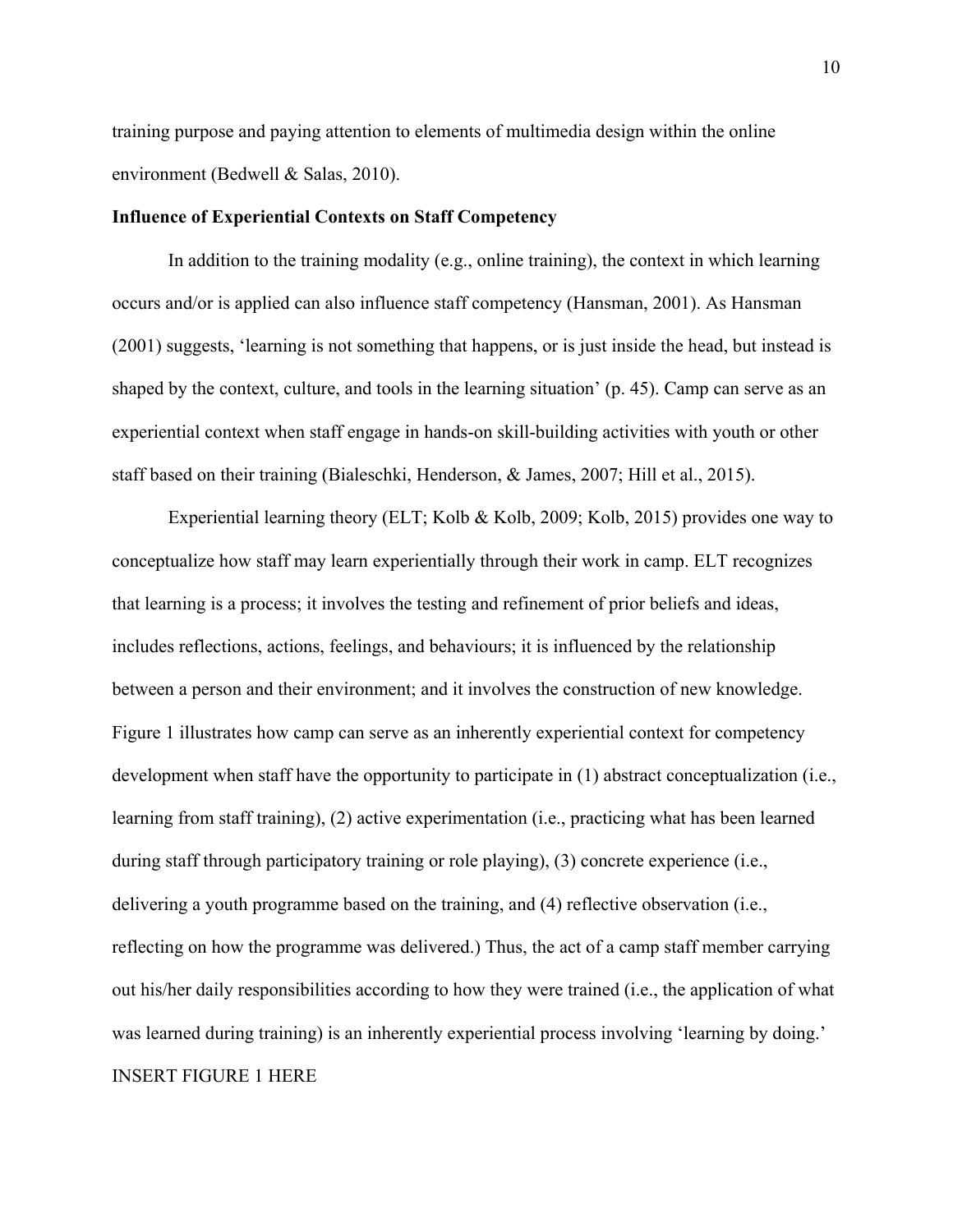In summary, the literature supports the importance of staff training for achieving targeted programme outcomes and for helping staff understand how to apply what they learned in practice. The literature also supports online learning as a strategy for enhancing staff competency, yet it is recognized that the context of learning as well as how learning is applied can also influence staff competency.

#### **Study Purpose and Contribution**

Online training as a mechanism to prepare staff for their camp roles and responsibilities is relatively new as a research area within the context of camp, but online training may offer a new and more efficient mechanism to develop and prepare staff, especially when camps face increasing challenges to resource levels (Means et al., 2009). Thus, the current study explores the efficacy of an online course for enhancing staff competency. The study questions were: 'Does working in camp enhance staff competency in targeted subject matter?' and 'Does completion of an online course in targeted subject matter result in enhanced subject matter staff competency sustained over the camp season?'

Research supports that camp-based experiential learning enhances staff competency in areas associated with their training (Kendellen et al., 2016). For example, Kendellen et al. (2016) found that working in camp boosted camp staff skills in areas that included communication, particularly when staff had the opportunity to 'shadow' senior staff as role models. In addition, Williams, King, and Koob (2002) found that an experiential camp-based service learning programme including small-group projects and teamwork enhanced participants' group and organizational skills. Although the competencies targeted in these studies (e.g., communication, organizational skills) differ from the competencies targeted in the current study (i.e., camp healthcare), the effectiveness of similar online interventions for improving camp healthcare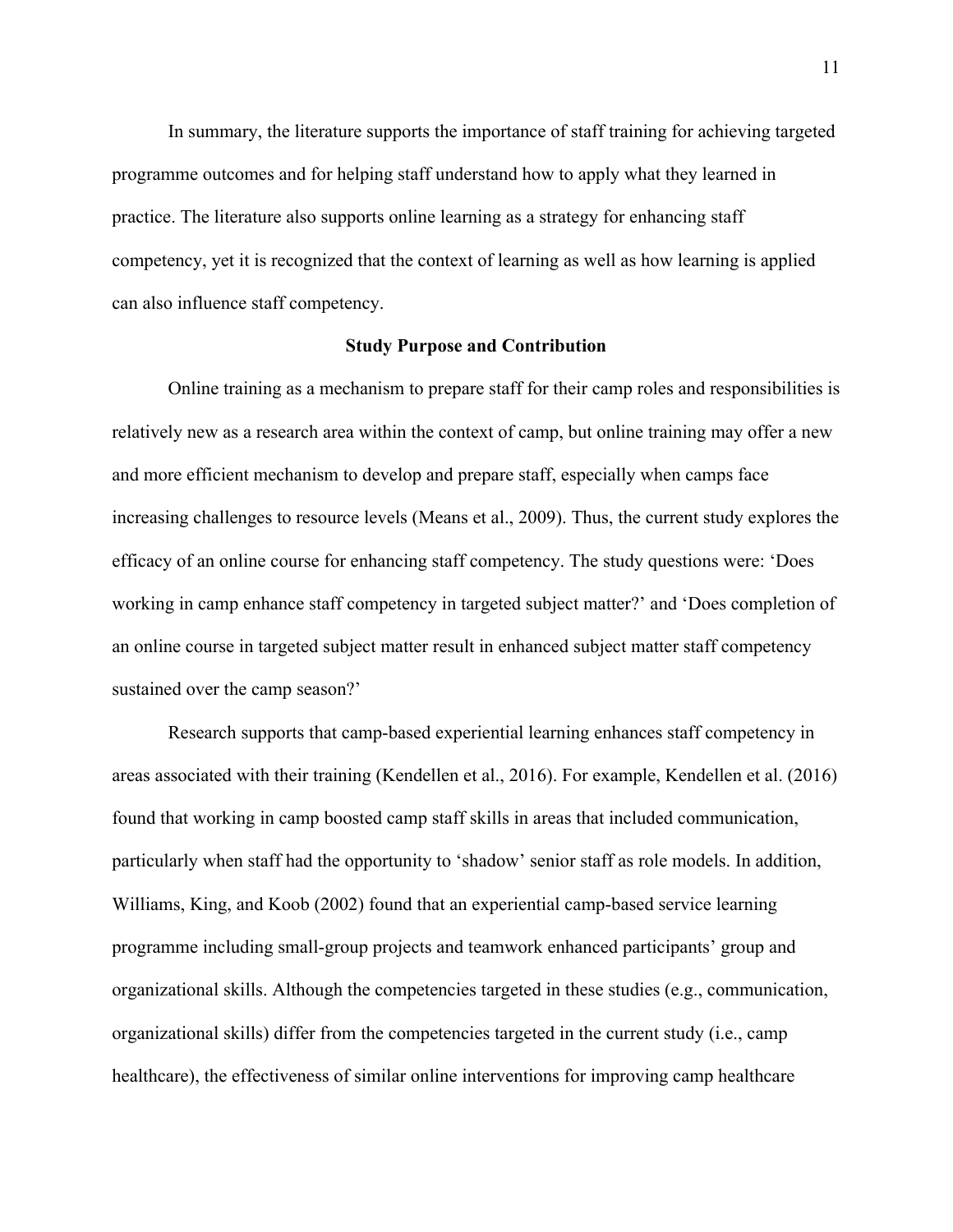practices among camp directors (Garst et al., 2013) suggested that such an intervention could also be effective for influencing camp staff competency. Therefore, in this study we recognized that staff competency in targeted subject matter might increase following an online course as staff performed their day-to-day camp roles and responsibilities. Specifically, we hypothesized  $(H<sub>1</sub>)$  that working in camp would cause staff competency test scores associated with completion of an online course related to camp healthcare to increase over the course of the camp season.

In addition to studying the impact of online training on staff competency over the course of the summer, we also wanted to compare staff competency with that of a comparison group of young adults who did not receive online training. The previously described meta-analysis by Means et al. (2009) provided evidence of the effectiveness of online learning for undergraduate students, graduate students, and professionals using experimental or quasi-experimental designs. This meta-analysis supported a hypothesis in this study that camp staff who received online training in specific subject matter (i.e., the role of staff in camp healthcare as described below in the Method section) should perform better on a competency test than a comparison group who did not. Therefore, we hypothesized  $(H<sub>2</sub>)$  that staff competency test scores associated with completion of an online course would increase at a higher rate than the comparison group's competency scores.

#### **Method**

#### **Study Site**

The study was conducted at a university-affiliated, not-for-profit, camp and conference center located in the Southeastern United States which provides residential camp experiences for children, youth, and adults with disabilities (e.g., developmental disabilities; speech or hearing impairment; visual impairments). The camp, accredited by the American Camp Association,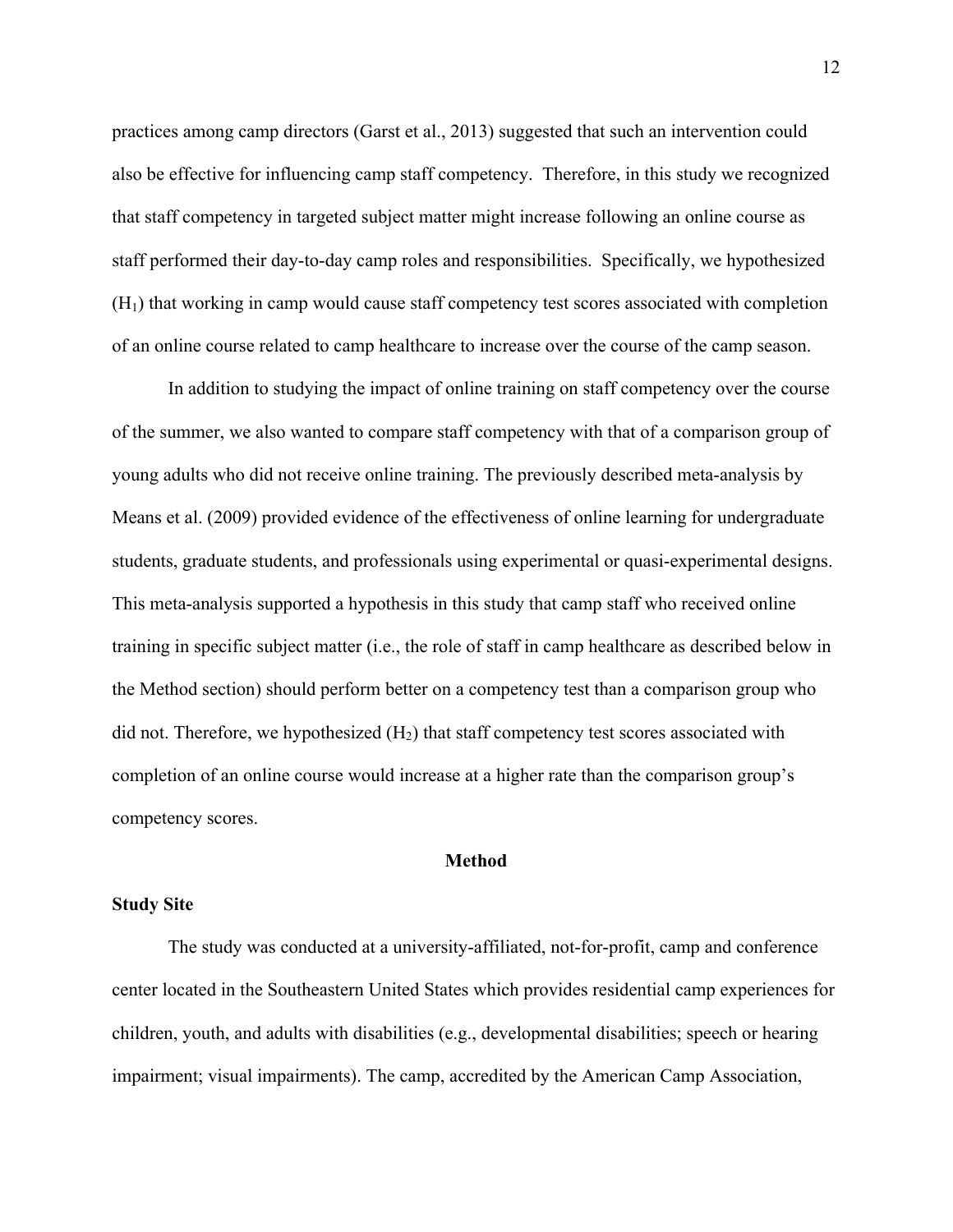employs approximately 55 staff members each summer to implement these camp experiences. Staff members receive five to ten days of pre-camp training depending on their position, which is provided on-line through a combination of internal and external trainers. The study site was selected because it had a history of using online modules as a component of staff training, thus mitigating potential issues associated with implementation and administration of an online training component and corresponding competency assessment.

Camp staff employed at this camp lived with and cared for a group of children or adults who have various types of disabilities, including cognitive disabilities, speech or hearing impairments, or visual impairments/blindness. Staff were responsible for the well-being of the youth and adult participants, which included supervision and help as needed with hygiene, daily living skills, adjustment to the camp setting, group dynamics and activity leadership. Staff also served meals, attended to medications, monitored camper activity levels and engaged in behavior management.

## **Participants and Data Collection**

This study used a quasi-experimental design (i.e., use of treatment and comparison groups without randomization to each group from the same population) to determine if completion of an online course influenced staff competency in targeted subject matter areas. Specifically, this study examined if applying skills learned in an online course within the context of camp led to better performance on a competency test as compared to a comparison group that did not work in a camp environment. Treatment group participants (i.e., those working in camp) were 32 college-aged seasonal camp staff employed at a nonprofit resident camp in the Southeastern United States. The comparison group participants (*n* = 23) were selected from a demographically comparable sample of undergraduate students not working in a residential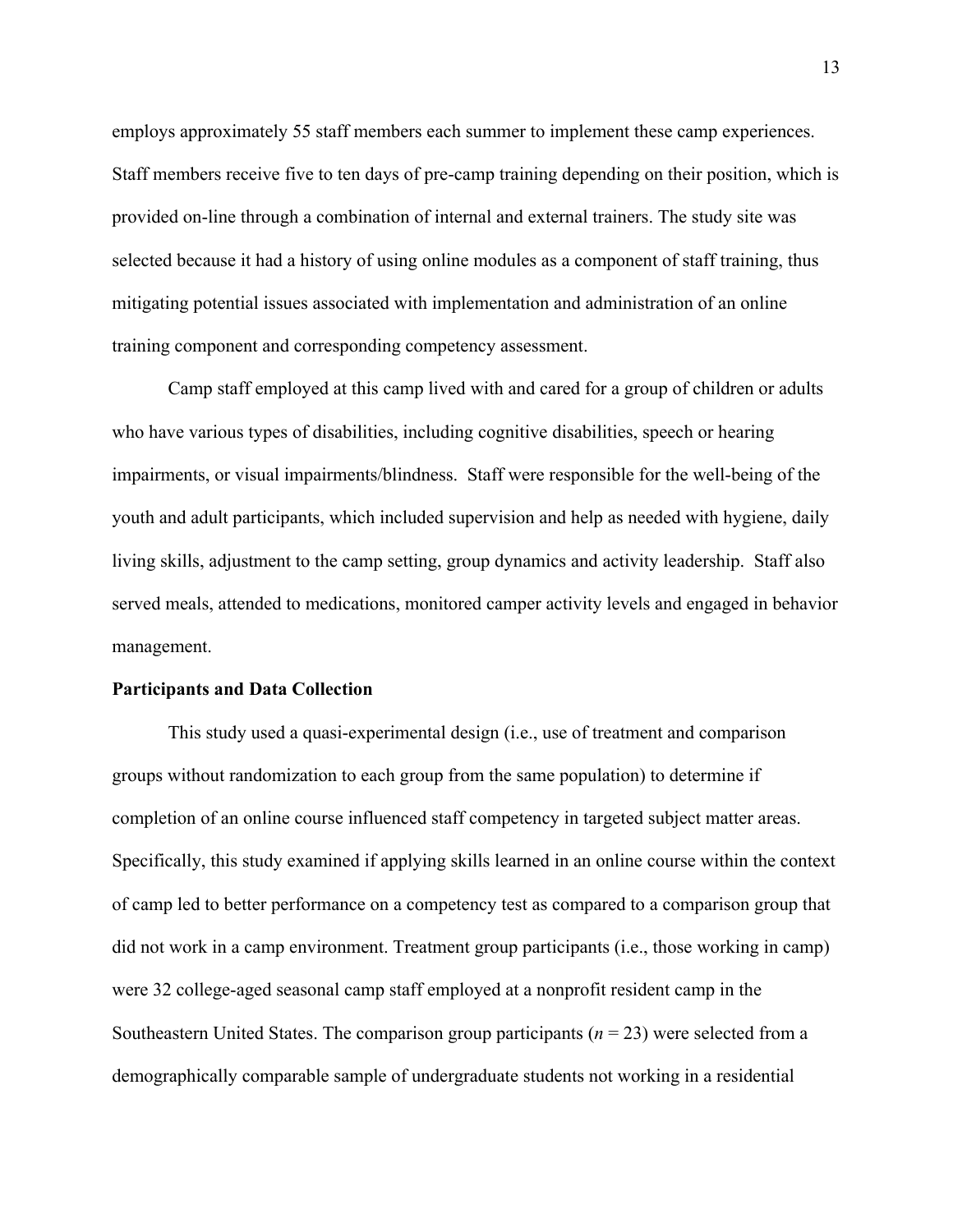summer camp. Both groups included male and female staff between the ages of 18-24 years old. See Table 1 for complete demographic information for the treatment and comparison groups.

Fifty-five participants were involved in the study, with 32 individuals assigned to the treatment group and 23 individuals assigned to the comparison group. The treatment group was comprised of an equal number of male and female staff, with an average age of 20.38 years and an average of 2.42 years of college experience. The comparison group was comprised of eight males and fifteen females, with an average age of 20.74 years and an average of 2.67 years of college experience. The treatment group was on average more experienced in facilitating groups in camp and camp-like settings (average = 1317 hours of group facilitation) than the comparison group (average  $= 734.65$  hours), but this difference was not statistically significant,  $t(53) = 1.44$ ,  $p = 0.16$ .

#### INSERT TABLE 1 HERE.

#### **Measurement**

The asynchronous online course 'A Counselor's Role in Healthcare' (CRH; American Camp Association, 2018) used in this study was designed to be completed in 45 minutes as a part of preservice (i.e., prior to staff arrival on site) camp staff training. The CRH course was designed to teach staff how to: apply their 'duty to act' to camper healthcare, maintain personal health, act as a role model for youth, and intervene to improve youth health outcomes. The CRH course was selected as it fit within the study site's training goals and the shift in focus towards identifying practices for reducing the prevalence of injuries and illnesses within the camp environment (Garst et al, 2013; Goldlust et al., 2009). To the research team's knowledge, no prior explorations of the efficacy of the CRH course have been conducted.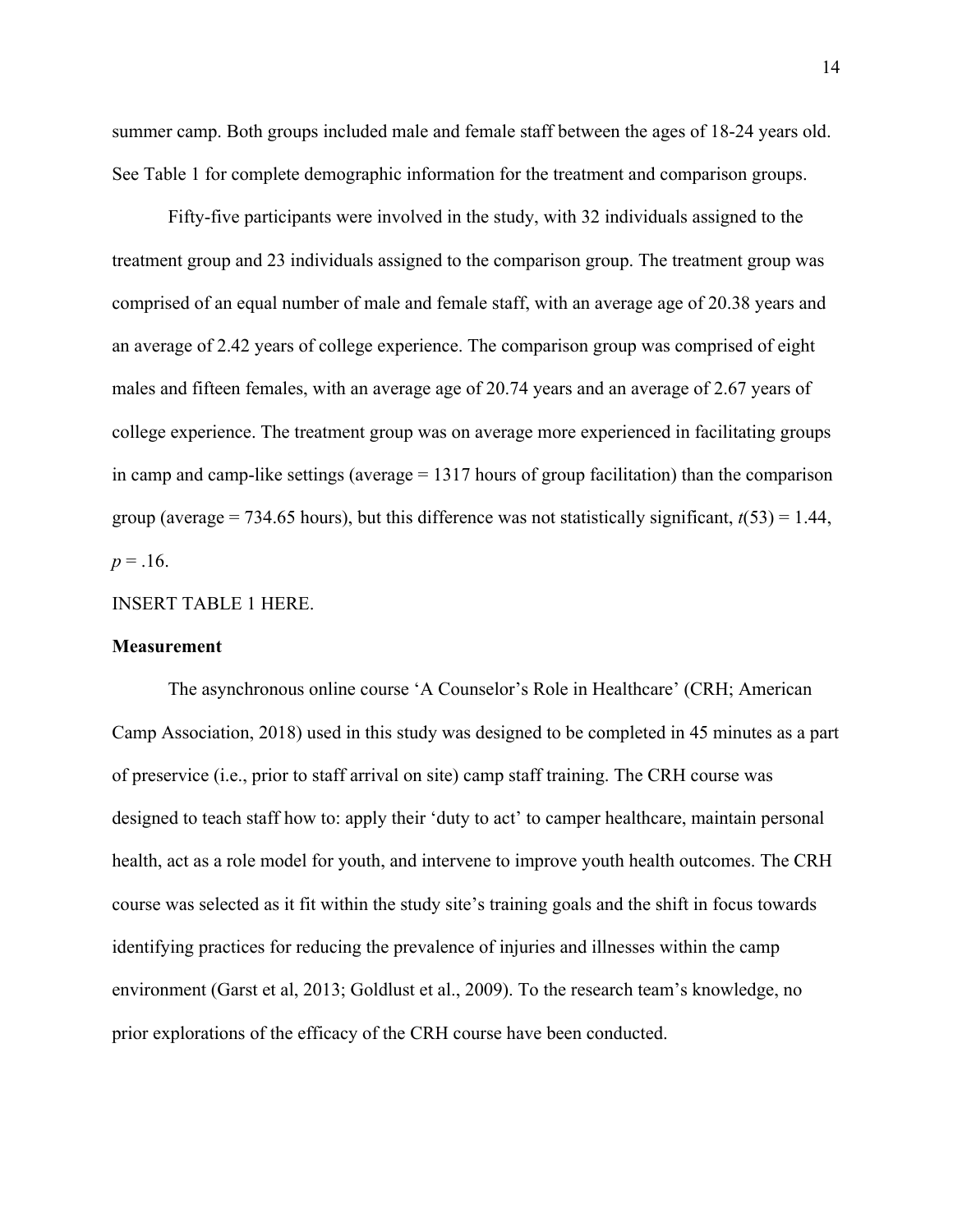The camp healthcare practices competency test, which was designed by the same subject matter expert who developed the CRH course, included ten multiple choice and twelve true/false questions that assessed camp staff competency in the following areas: counselor role and responsibilities, self-care, scope of role, youth development, duty, risk management, and attitude. See Figure 2 for an example of one of the competency questions and its format. The use of multiple choice questions such as these have been identified as most appropriate for tests of knowledge (Russell, 2010).

#### INSERT FIGURE 2 HERE

Both the treatment and comparison groups completed a pretest of camp healthcare competency (M1), then completed the online CRH course, and within 48-72 hours of completing the CRH, the treatment and comparison groups completed an identical test of camp healthcare competency (M2). Finally, both groups completed the same CRH test 45-55 days later (M3). Figure 3 provides a visual representation of the data collection points for both groups.

# INSERT FIGURE 3 HERE

#### **Data Analysis**

In this study, we hypothesized that  $(H<sub>1</sub>)$  working in camp would cause staff competency test scores associated with completion of an online course to increase over the course of the camp season, and  $(H<sub>2</sub>)$  that staff competency scores associated with completion of an online course would increase at a higher rate than the comparison group's competency scores. Test scores for both groups were analysed using hierarchical linear modeling (HLM). As few studies in the leisure and recreation sciences (nor within the camp literature specifically) use analyses such as HLM, we briefly explore this statistical approach; however, for a more thorough explanation we recommend the works of Tabachnick and Fidell (2012) and Cohen, Cohen, West,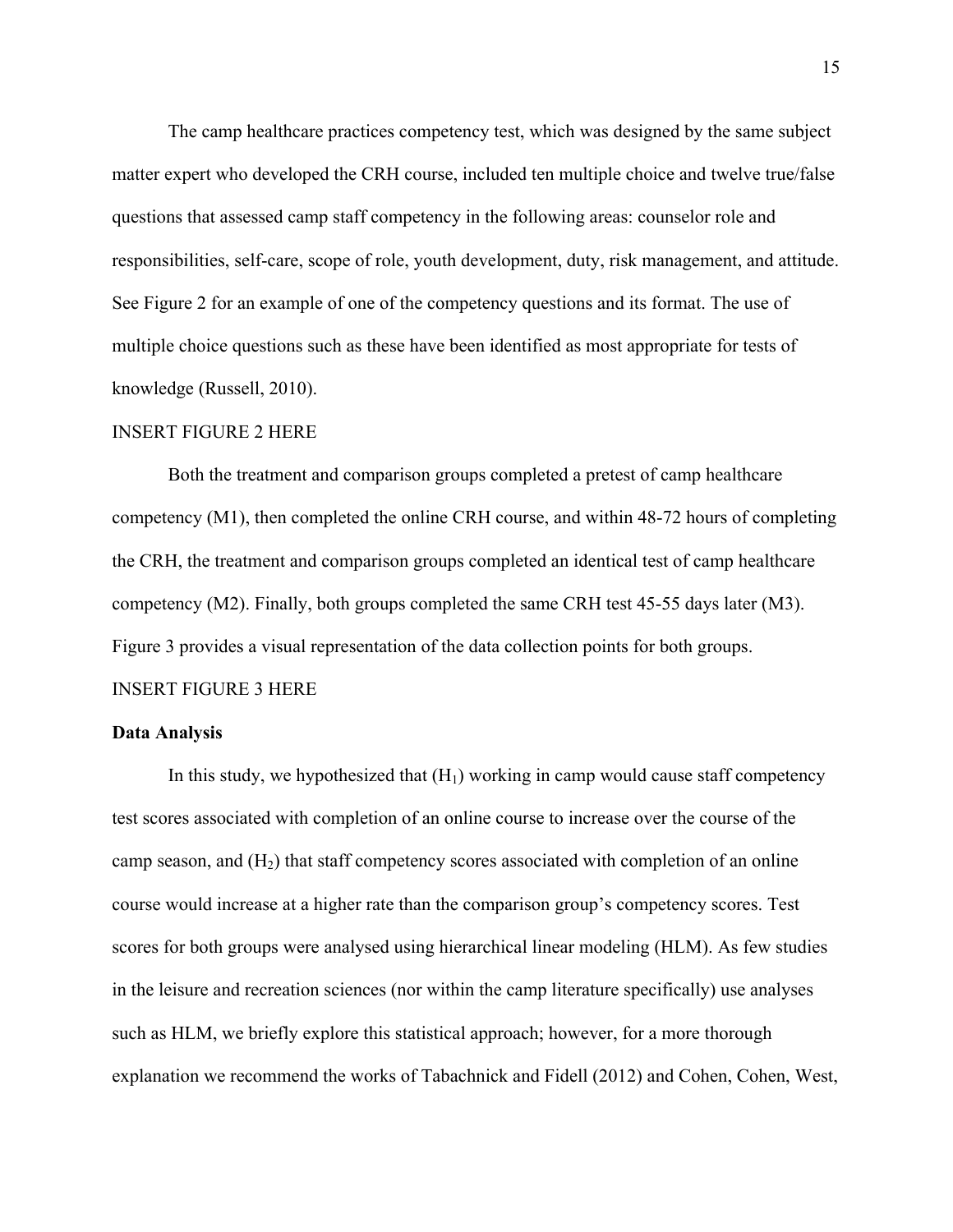and Aiken (2003). In its simplest form HLM (also known as a mixed effect or random effect model) is an analysis that examines a phenomenon and its variation at multiple levels (Hofmann, 1997). In this study the individual level (i.e., camp counselors and college students) and the group level (i.e., the treatment or comparison group) were measured over multiple time points. One advantage of HLM over repeated measures ANOVA (RMANOVA) is that HLM focuses on the differences between groups (i.e., treatment and comparison groups) in relation to differences within groups (i.e., the level of variation in test scores in the treatment group; Garson, 2012). RMANOVA only focuses on the variation between groups (i.e., treatment and comparison groups). Moreover, RMANOVA is vulnerable to missing data; that is, if a person does not complete all tests at all times they are excluded from analysis in an RMANOVA, compromising the effective study sample size (Cohen et al., 2003). This provides an advantage for researchers where sample attrition may be expected (e.g., longitudinal designs). Indeed, 'researchers may keep all available data rather than exclude missing data when they use HLM and obtain more valid conclusions' (Shin, 2009, p. 215).

Given these advantages, HLM was used to analyse the cross-level effects of group assignment (i.e., treatment or comparison) and time on the observed CRH test scores. This approach was well-suited for repeated measures with missing observations, as was the case for the present study where 50 test scores were missing across the three measurements (i.e., 30% of 165 possible test scores). Additionally, 12.77% of the variance in test scores was observed within individuals, demonstrating the nested (multilevel) nature of the data further supporting the selection of an HLM approach to test the study hypotheses.

#### **Results**

#### **Comparison of Scores**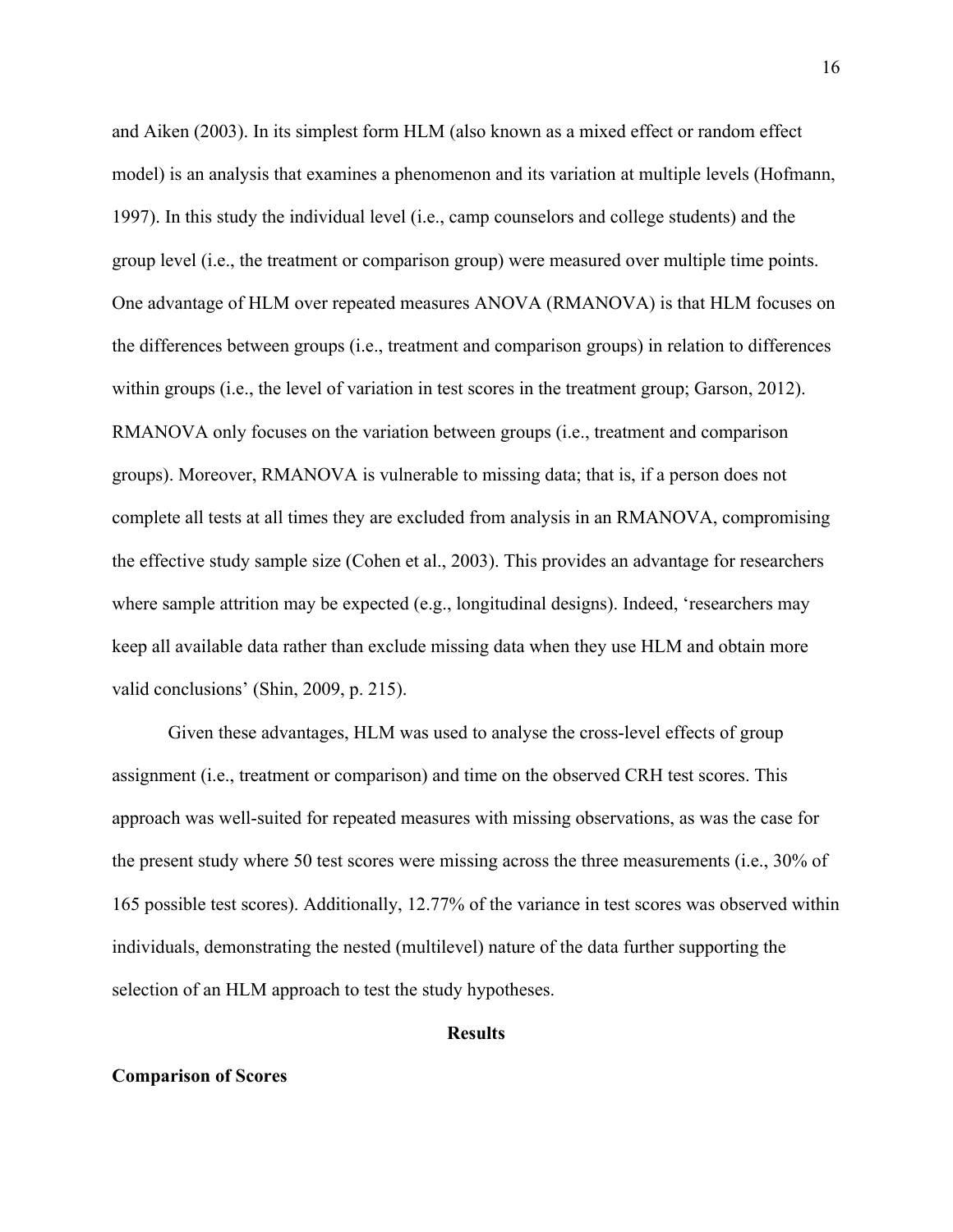There was a significant non-linear trend in test scores over time,  $B = -7.92$  ( $SE = 1.38$ ), that was further moderated by the treatment group,  $B = -7.03$  (SE = 2.82). Results of this analysis are reported in Table 2. Furthermore, average test scores for individuals in the comparison group increased between M1 (pre-test) and M2 (post-test #1), then declined slightly at M3 (post-test #2). In contrast, average test scores for individuals in the treatment group remained the same from M1 and M2 (pre-test and post-test  $\#1$ ), then declined sharply at M3 (post-test  $\#2$ ). At M3, the difference in average test scores between groups was approximately 30 points (on a 100 point scale), with the treatment group scoring significantly lower on average than the comparison group. As shown in Figure 4 (in which "1" is the intercept), a significant nonlinear trend was found in test scores over time, and this effect further varied by group. Specifically, the treatment group performed significantly worse than the comparison group in their level of competency on the CRH assessment.

INSERT TABLE 2 HERE

INSERT FIGURE 4 HERE

#### **Discussion**

The purpose of this study was to examine the efficacy of an online course for enhancing staff competency. We first hypothesized that working in camp would cause subject matter competency test scores for the treatment group to increase; paradoxically though, scores for the treatment group did not significantly ( $p \leq .05$ ) increase at the first post-test and were significantly lower at the second post-test. We then hypothesized that staff competency test scores associated with completion of an online course would increase at a higher rate than the comparison group's competency test scores. Somewhat surprisingly, the treatment group's test scores were significantly lower than the comparison group's scores at both the first and second post-test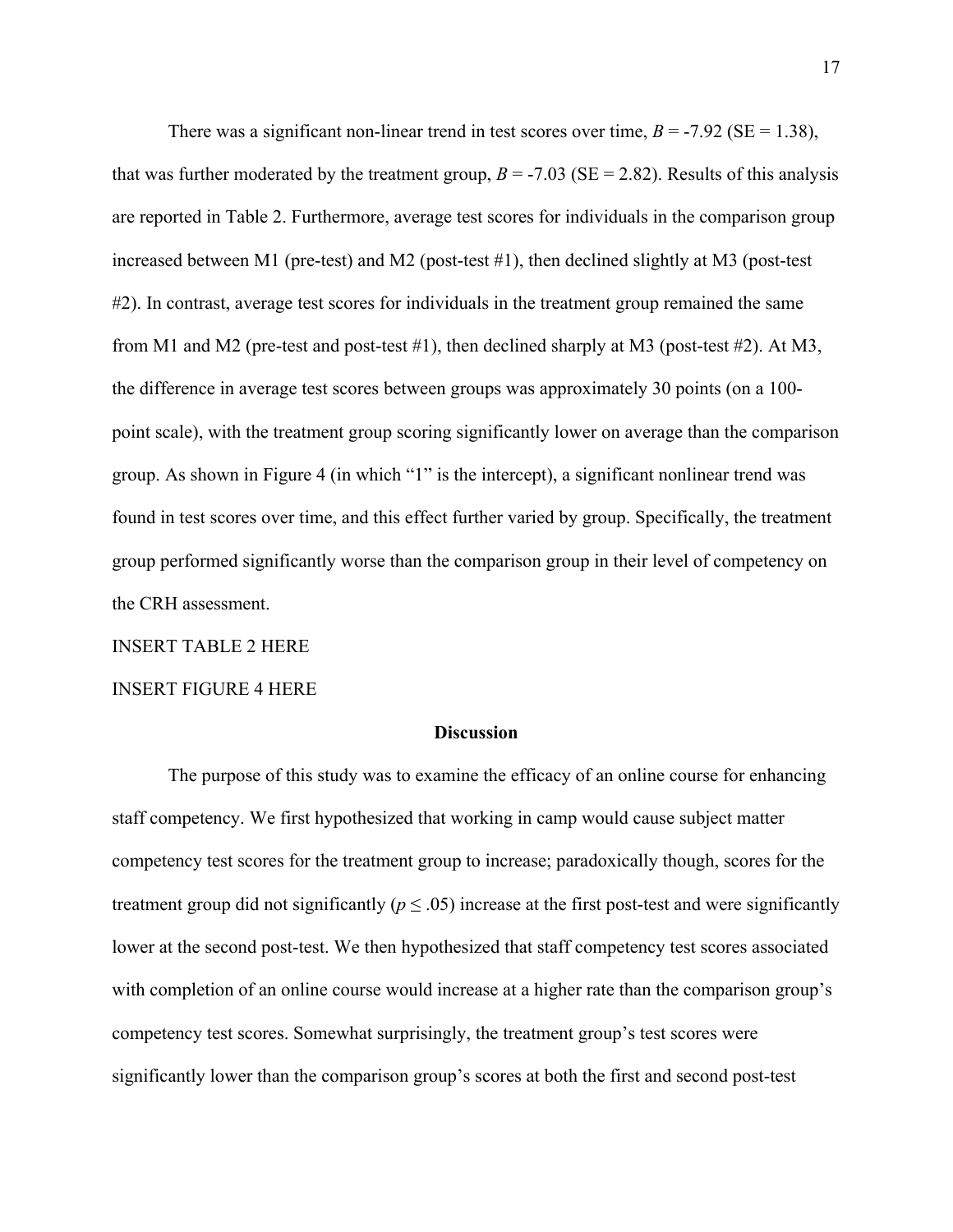measures. These findings contradict other studies suggesting online education is an effective strategy for camp staff training (Heidgerken et al., 2005; Weaver et al., 2014).

Based upon prior research exploring camp and outdoor industry staff training (Garst et al, 2013; Thomas, 2001), a possible explanation for the significant drop off in scores at the end of the summer for camp staff is that staff were fatigued when they completed the final (end-ofsummer, post-test #2) competency test, which negatively compromised their CRH test scores. This reasoning is supported by literature suggesting the negative role of fatigue in influencing cognition and work performance (Pilcher & Huffcutt, 1996; Thomas, 2001) Compounding the negative influence of fatigue on performance is evidence suggesting that, as staff become more fatigued, they become less accurate in assessing their work performance (Dorrian, Lamond, & Dawson, 2000). More simply, due to fatigue camp staff may perform their job less effectively yet fail to recognize their performance has diminished. Although it is possible that the comparison group also experienced some level of fatigue over the course of their day-to-day lives, members of the comparison group were not employed in a residential camp setting during the summer so as a group they were not exposed to the same work environment as camp staff.

A second explanation for the decrease in camp staff scores is that working in camp decreases staff competency in the CRH subject matter areas. As illustrated in Figure 3, the comparison group did not experience the significant decreases in test scores that active camp staff (treatment group) did. More simply and perhaps ironically, *working in camp may make counselors less competent in camp healthcare practices*. While this explanation for the significant differences in test scores is possible, there are other potential confounds that may have caused these problems. Some staff may have had limited hands-on experience with the online course content due to their position. For example, programme staff responsible for the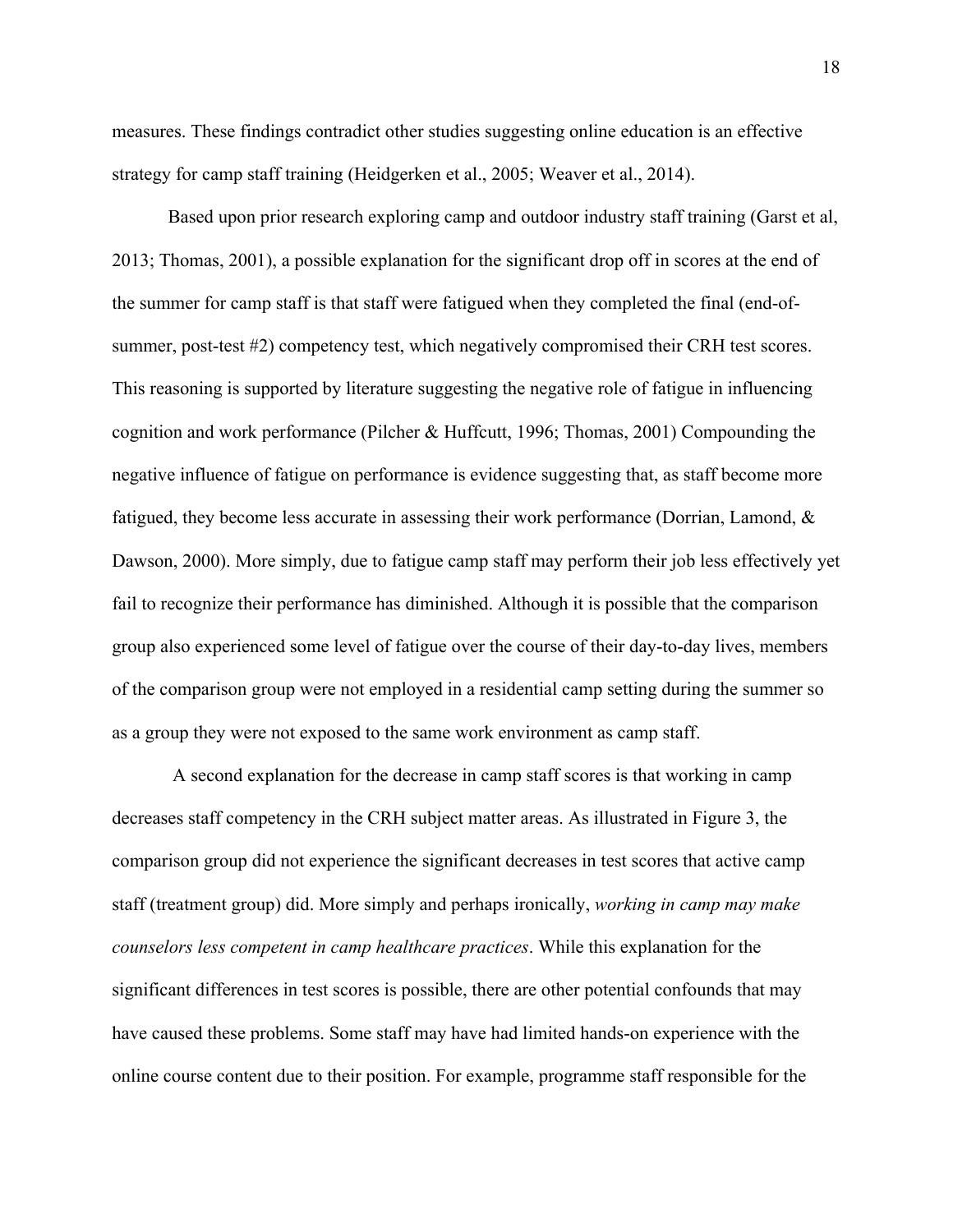delivery of camp activities and not the provision of camp healthcare may not have had regular opportunities to apply the CRH content and simply forgot what they were exposed to during the online course. Forgetting is a foundational concept in human cognition and memory, and research in this area suggests that the decline in memory retention over time begins as soon as learning ends, with close to 50 percent of learning forgotten within the first twenty-four hours (Finkenbinder, 1913). The negative influence of forgetting on learning has been validated across multiple studies (Murre & Dros, 2015) and may explain the declines in staff competency in this study. However, given that the same absence of knowledge application would have been true for the comparison (non-staff) group, this possibility warrants further exploration in future research. Residential camps have been recognized as high-stress environments for camp staff (Paisley & Powell, 2007), and the relationship between stress and memory dysfunction is well documented (Lindau, Almkvist, & Mohammed, 2016; Vogel & Schwabe, 2016), which may explain why forgetting could have been greater in the camp staff group compared to the comparison group.

A third potential explanation for the decrease in effects is that for active camp staff, online training simply does not effectively sustain the desired CRH competencies. The poor camp staff (treatment) test scores versus the higher comparison group test scores highlights important questions about the efficacy and/or rationale for online training. Camp staff performed no better than those not working in camp, and in fact *camp staff performed significantly worse*. This explanation is contrary to much of the existing literature suggesting the effectiveness of online learning (Means et al., 2009). However, Maag's (2004) findings that a one-hour online course did not impact nursing students' math competencies suggest that this study's findings may not be an anomaly. The challenges highlighted by the higher scores of the comparison group notwithstanding, declines in competency during the summer support the work of Browne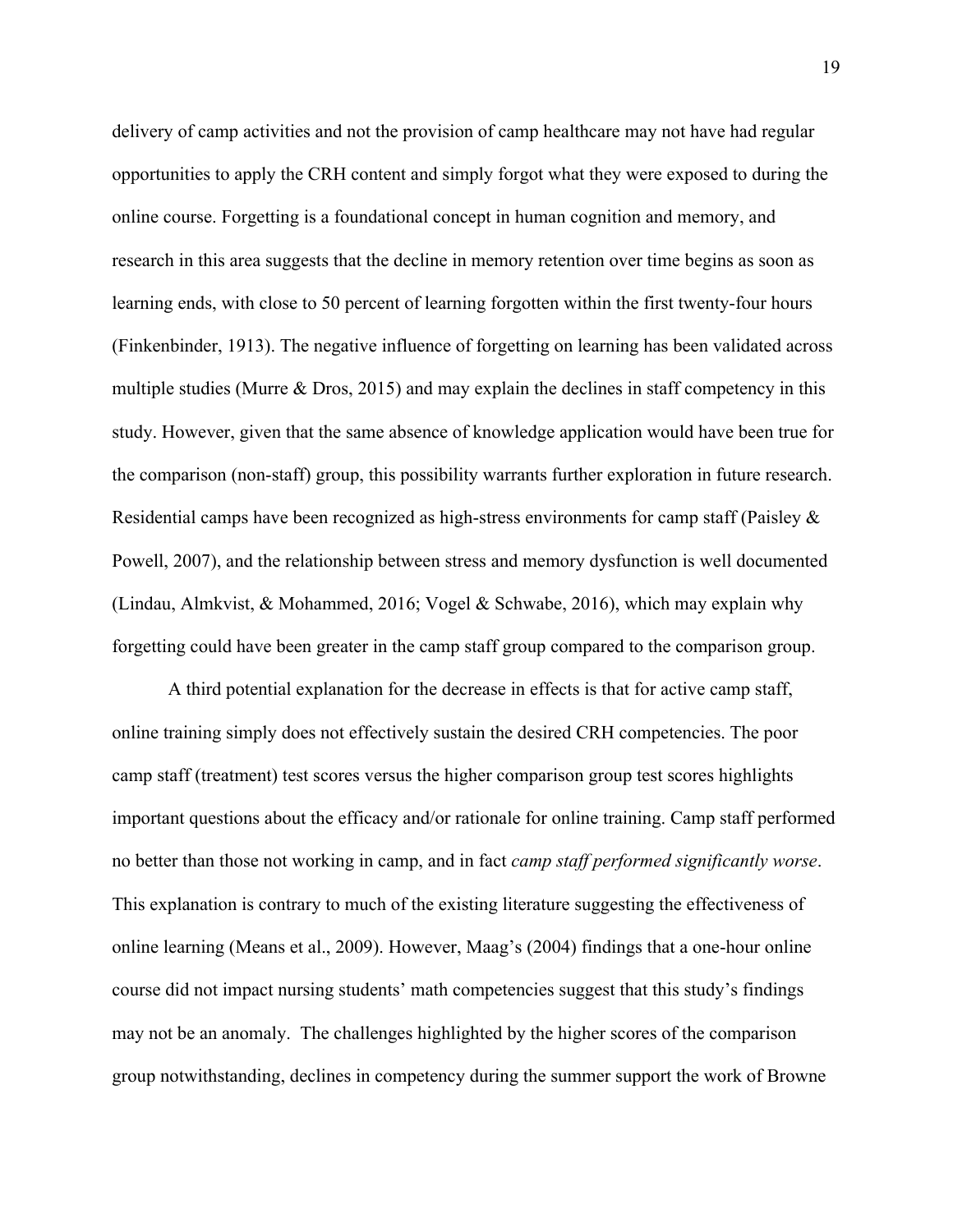and Sibthorp (2014), who suggested staff training may not be durable over time. Lack of durability may be explained by camp staff having limited collegial support around the CRH subject matter. Research supports that effective online training includes collegial support from peers and supervisors (Gunawardena et al., 2010; Burke & Hutchins, 2007). Furthermore, peer and supervisor support is one dimension of 'environment' mentioned earlier within the ELT framework; that is, experiential learning is more effective when environmental factors are present. In this study, camp staff may not have had the opportunity to receive sufficient feedback from their environment (through support from and interaction with peers and supervisors and the opportunity to apply new CRH knowledge), which resulted in learning that was less experiential and therefore competency was not sustained. The lack of sustained competency resulting from staff training may be particularly true for training delivered through online formats; studies comparing in-person versus online camp staff training could substantiate this limitation.

A related explanation for the study findings is that the targeted online course was insufficient for influencing change in camp staff competency. In other words, the presentation of the CRH subject matter was not delivered or packaged in such as a way as to promote learning or the transfer of learning from the training to the performance environment. Or conversely, the online course subject matter may have been pedagogically sound yet not a good fit for the online delivery method. Poor fit between the subject matter and the delivery of the subject matter may have reduced camp staff's perceptions of their own competence. As Hodges (2008) pointed out, 'research on the relationship between self-efficacy for course content and performance in online courses is mixed' (p. 13). From this perspective, had camp staff learned the subject matter through an in-person format, then competency may have been sustained.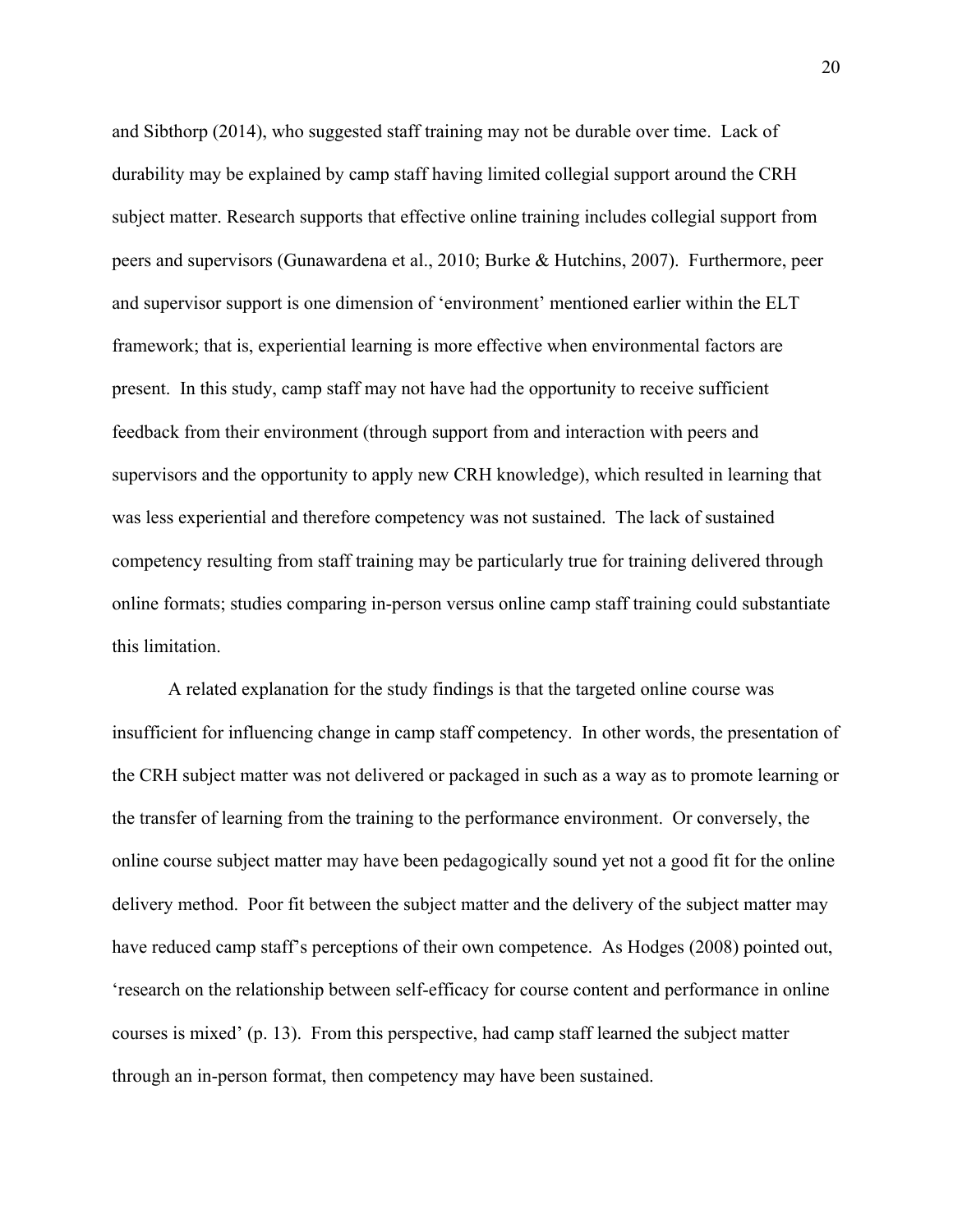Numerous other potential confounds may have caused camp staff to perform worse than the comparison group (e.g., learning styles or other unmeasured differences between the camp staff and comparison groups, differences in the learning or performance environments), but the findings of the current study do not provide evidence suggesting working in a camp environment and receiving training online is a substantive or durable mechanism of learning. Further, the results suggested that the use of online training negatively influenced staff competency when combined with working in a camp environment.

#### **Implications for Research and Practice**

First and foremost, the findings of this study critically question the usefulness of online training modules as a component of camp staff training. The surprising findings in combination with the relative paucity of research in this area illustrate the need for camp researchers and others working in the outdoor recreation and experiential education industry to carefully evaluate the benefits (in cost and convenience) of online training as compared to negative gains in camp staff competency found in the current study. Additional research is needed to identify if, and if so under what circumstances, online training is effective for producing and more importantly sustaining staff competencies. Learning is highly contextual, as pointed out by Cook et al.'s (2008) comment regarding inconsistent findings across studies of Internet based learning: 'heterogeneity may arise from variation in learning, instructional methods, outcomes measures, and other aspects of the educational context' (p. 1190-1191). So, the findings from this study may be unique to this group of camp staff within this organization. Research examining the efficacy of online training for camp staff should also examine the influence of factors such as staff fatigue, the durability of online training, and the cost and benefits of online versus on-site training as they relate to staff competency development.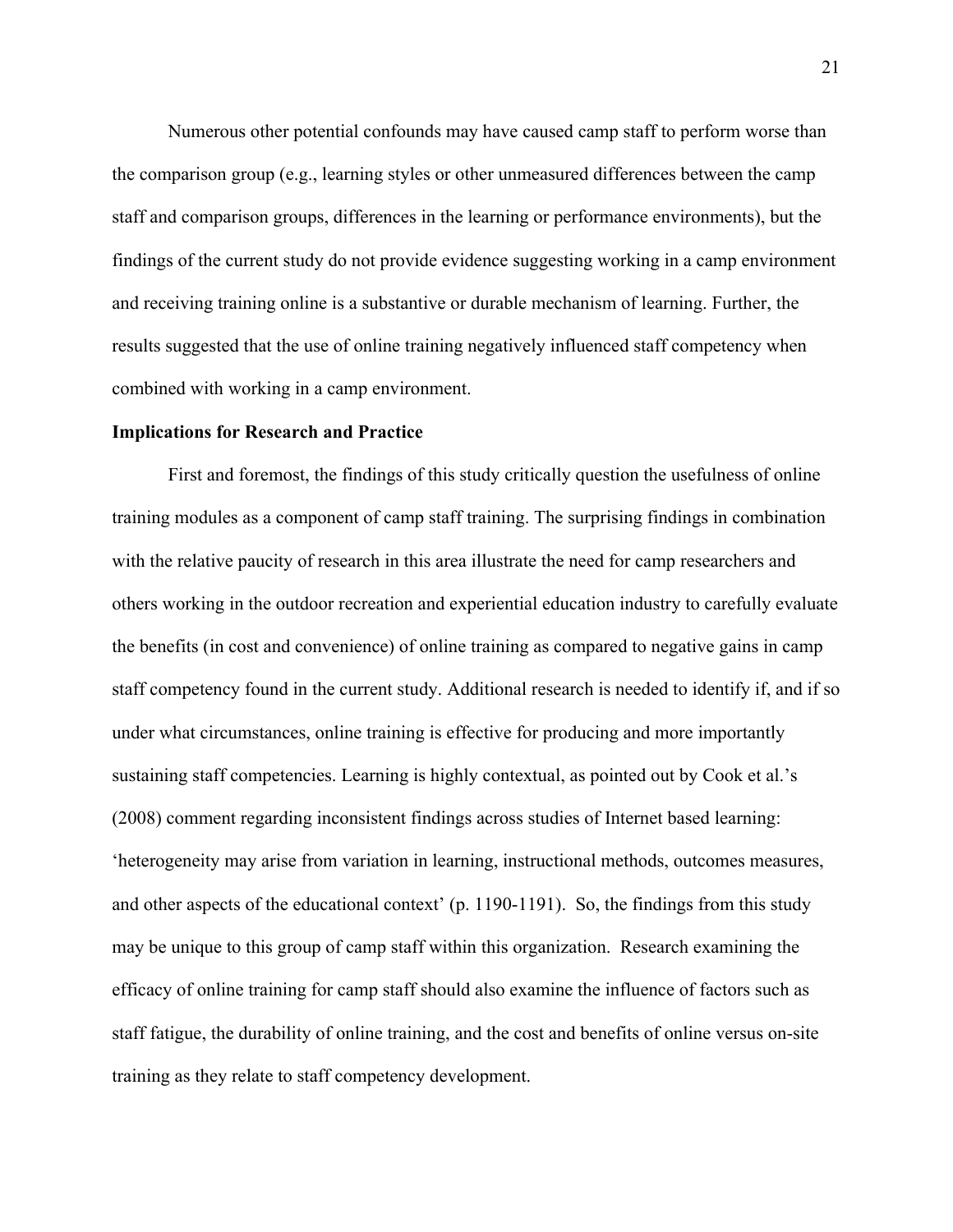With only a few studies to guide camp researchers' understanding of characteristics of, and factors influencing, effective online camp staff training (and no camp literature to the authors' knowledge assessing short asynchronous courses, webinars, and videos such as the one examined here), this study is important as it can inform camp staff training practices. Providers of online camp staff training should consider the necessity and value of online training, and if implemented, account for factors that may reduce training effectiveness. For example, to address fatigue, programme providers could address staff workload to ensure that staff are mentally and physically prepared for their positions. Strategies suggested by Rogers (2008) for reducing fatigue in the workplace include staff rest breaks, exercise, and napping. These approaches could be easily supported in the camp setting when encouraged by camp administrators and intentionally planned during the scheduling of staff assignments. To address the potential issue of durability of staff training (i.e., maintenance of competency over time), programme providers could incorporate practices that strengthen learning transfer, such as clearly identifying the purpose of the online training and associating it with specific roles and responsibilities of staff (Bedwell & Salas, 2010), providing mechanisms for peer and supervisor feedback following the training (Gunawardena et al., 2010), providing opportunities for staff to practice key skills learned in the training (Machin & Fogerty, 2004), and scheduling regular in-service training throughout the summer to support what was learned through online training. As stressed by Leff, Retallick, and Franz (2015), the application of what staff learn during training 'tends to happen much less frequently and should be developed more intentionally' (p. 12).

This study also has implications for the relevance and importance of camp staff training components. More simply, what's the value of a training component if training results in regression in staff competency (due to fatigue or other performance influencing factors)?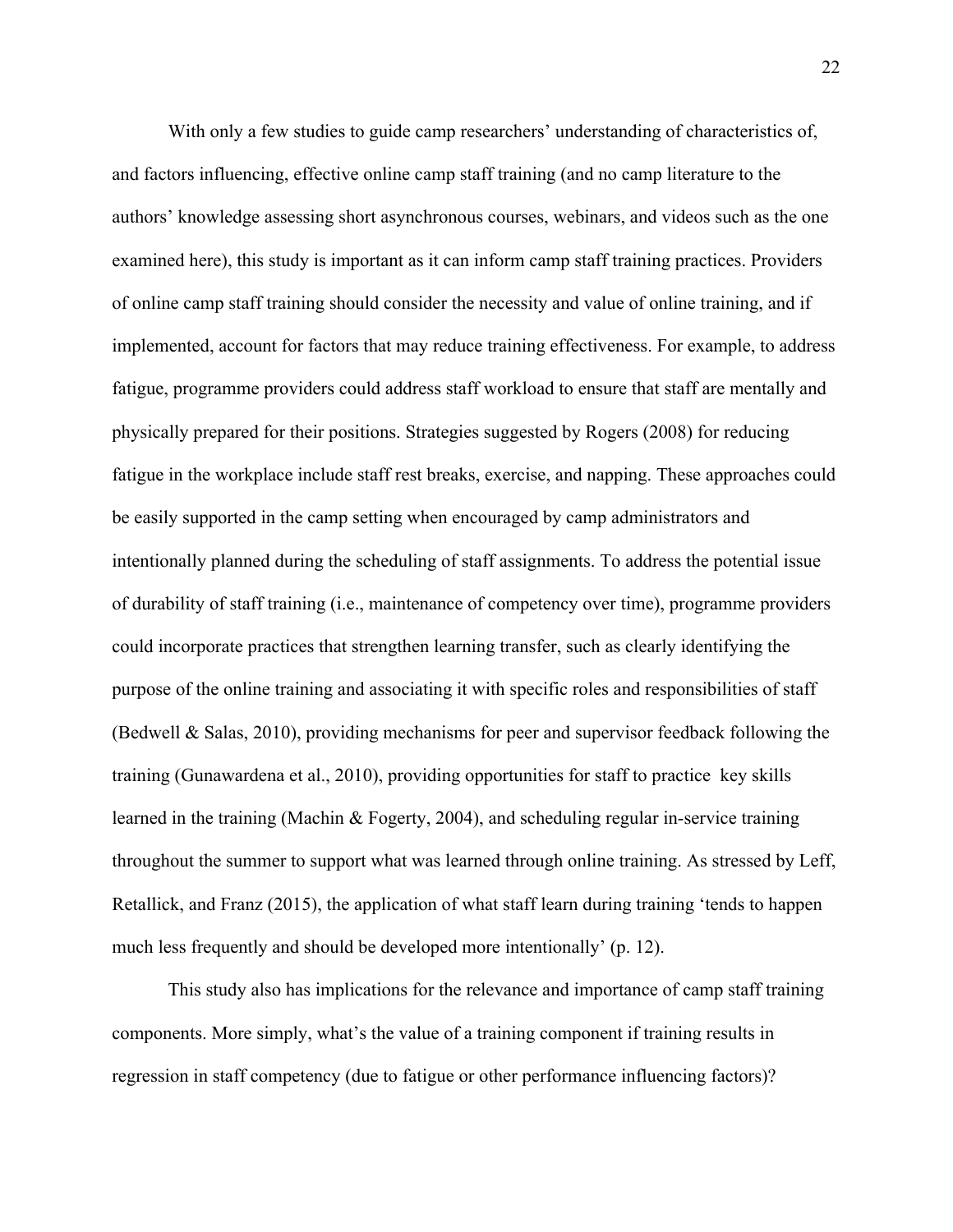Broadly, how do providers of camp staff training determine what topics are most important and worthy of attention within a typical training period? The drivers of training content may be accreditation guidelines and organizational requirements as opposed to training content centered on the positive development of young people and their proper supervision. The study findings suggest an opportunity for providers to camp staff training to assess the importance and relevance of training content and to align training content with specific program goals. Related to this point is the opportunity camp training providers have to engage staff when making determinations about staff training content. Studying camp staff training components using an importance-performance framework may be beneficial for addressing these foundational needs assessment-type questions (Siniscalchi, Beale, & Fortuna, 2008). Studies involving staff in the development of camp competency models (Epley et al., 2017) may be an effective for engaging staff in conversations about training components most relevant and important for their positions. **Limitations**

A few study limitations are acknowledged. First, this study was conducted within the context of a single camp, which limits the generalizability of the findings to a broader population of camp staff. However, the organizational focus (i.e., one camp) and sample size (i.e.,  $n = 56$ ) identified for this study are comparable to other evaluations of online course effectiveness for organizational staff: 67 staff from one camp (Heidgerken et al., 2005) and 14 staff from one library (Forrest, 2007). Two, the low statistical power in this study (i.e., the ability to detect an effect if one exists) associated with the small sample could have influenced whether or not the study findings reflect a true effect (Cohen, 1992). However, the use of HLM maximized statistical power compared to other approaches that would further reduce our sample size (e.g., RMANOVA) due to missing data. Three, the competency test was not developed with statistical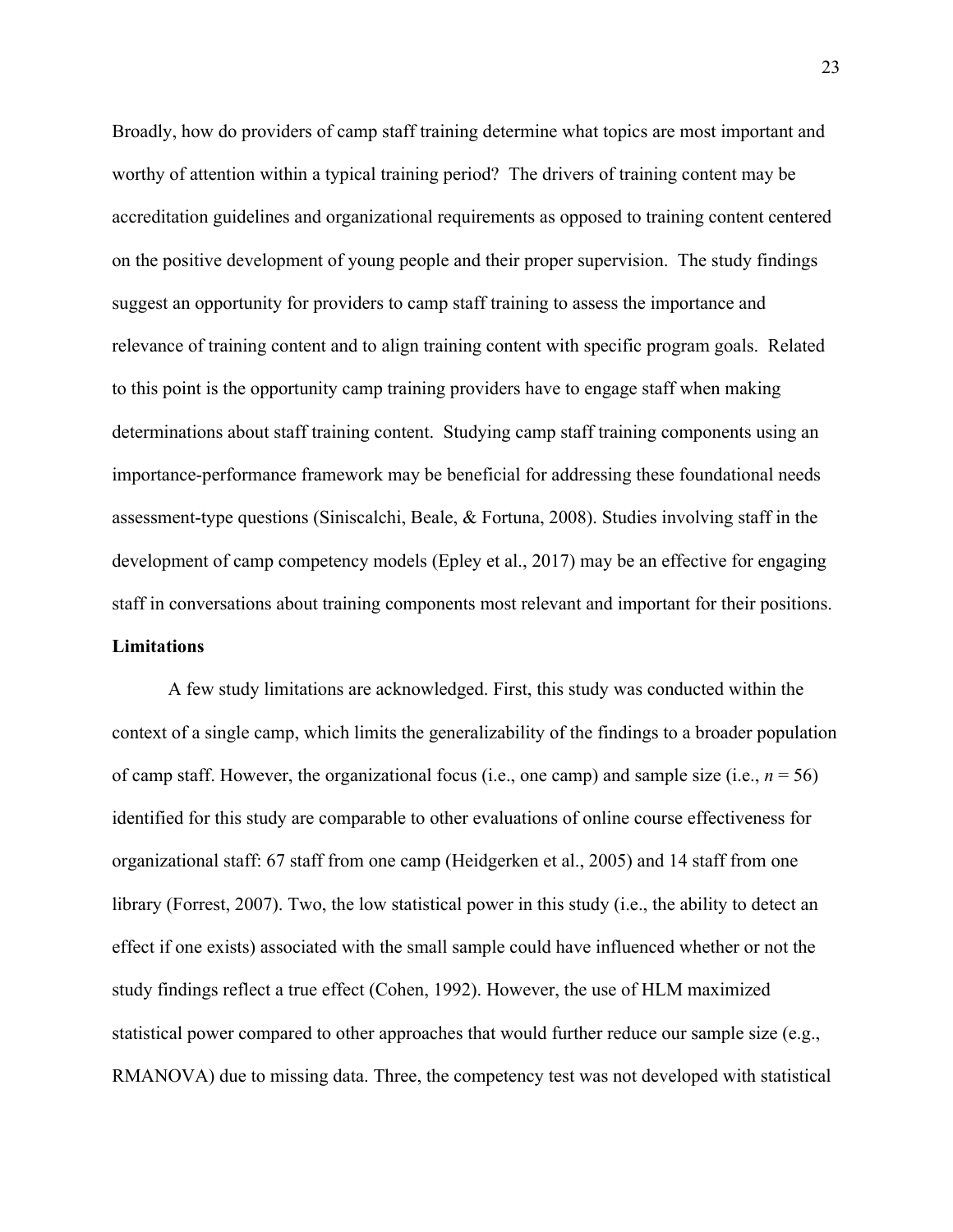analyses in mind. While constructs were considered in the development of assessment questions, the questions were designed with the idea of the staff member picking the 'best answer,' therefore some participants may have chosen responses that while not correct could have been partially correct given the wording of the question. As stressed by Russell (2010), 'classical test statistics were designed for dichotomously scored tests and do not conform well to polytomous items' (p. 147). Indeed, referencing technology-enabled assessments, the American Psychological Association noted that 'regardless of the increases in availability, efficiency, and convenience that technology can provide, no utility will be gained if the assessment scores lack reliability and validity' (Reynolds & Rupp, 2010, p. 616). However, given the contradictory results presented by the comparison group, this explanation is unlikely. Four, possible confounds (e.g., fatigue) were not measured, which limits our ability to ascribe specific causes to the lack of camp staff CRH competency across the summer.

#### **Conclusion**

Fifteen years ago, Eccles and Gootman (2002) noted the need for programme staff working in youth development settings to receive better training and increased technical assistance including online training. Today numerous online professional development systems and learning opportunities have arisen to meet the needs of youth development programme providers including those working in camps, yet there is still much to uncover about effectively training staff who work in an inherently experiential field through learning opportunities that are characteristically virtual.

#### **References**

American Camp Association. (2012). *Accreditation process guide.* Martinsville, IN: Healthy Learning/American Camp Association.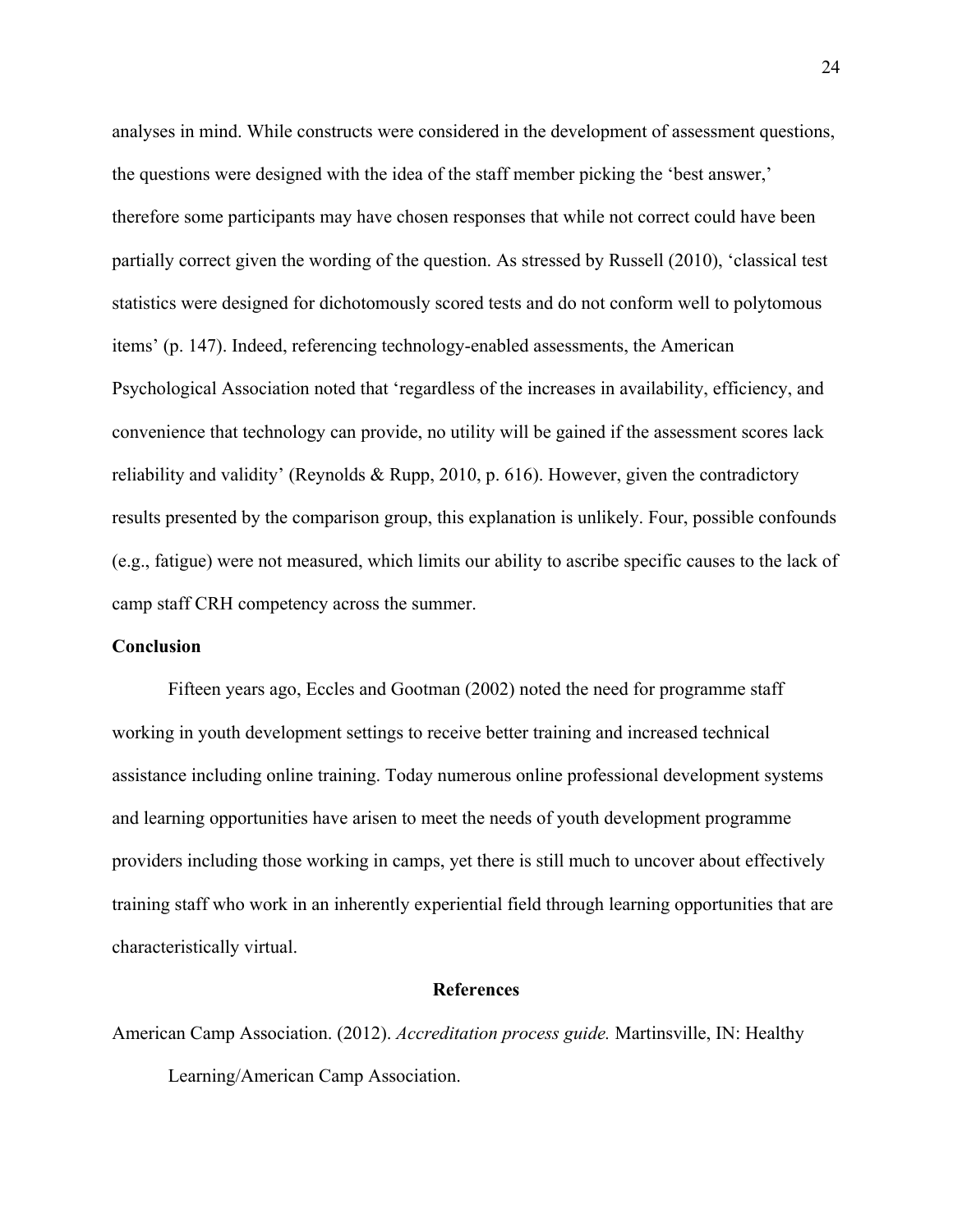- American Camp Association. (2013a). *Camp compensation, benefits, and professional development report.* Martinsville, IN: American Camp Association.
- American Camp Association. (2013b). *Welcome to ACA's learning center.* Retrieved from http://learn.acacamps.org
- American Camp Association. (2018). *A counselor's role in healthcare.* Retrieved from https://www.acacamps.org/staff-professionals/events-professional-development/onlinecourse/counselors-role-healthcare
- Bedwell, W. L.,  $\&$  Salas, E. (2010). Computer based training: capitalizing on lessons learned. *International Journal of Training and Development, 14*(3), 239-249.
- Bialeschki, M. D., Henderson, K. A., & James, P. A. (2007). Camp experiences and developmental outcomes for youth. *Child and Adolescent Psychiatric Clinics of North America, 16*, 769–788.
- Birdi, K., Clegg, C., Patterson, M., Robinson, A., Stride, C. B., Wall, T. D., & Wood, S. J. (2008). The impact of human resource and operational management practices on company productivity: A longitudinal study. *Personnel Psychology, 61*(3), 467-501.
- Bowie, L., & Bronte-Tinkew, J. (2006). *The importance of professional development for youth workers.* Washington, DC: Child Trends.
- Briggs, M., Staton, A., & Gilligan, T. (2009). The girls' leadership experience camp: a parallel process of leadership skill development for school counselors-in-training. *Professional School Counseling, 13*(2), 125-134.
- Browne, L. P., Jameson, M., & Bialeschki, M. D. (2015). Engaging camp staff in continuous program improvement. *Journal of Park and Recreation Administration, 33*(1), 40-56.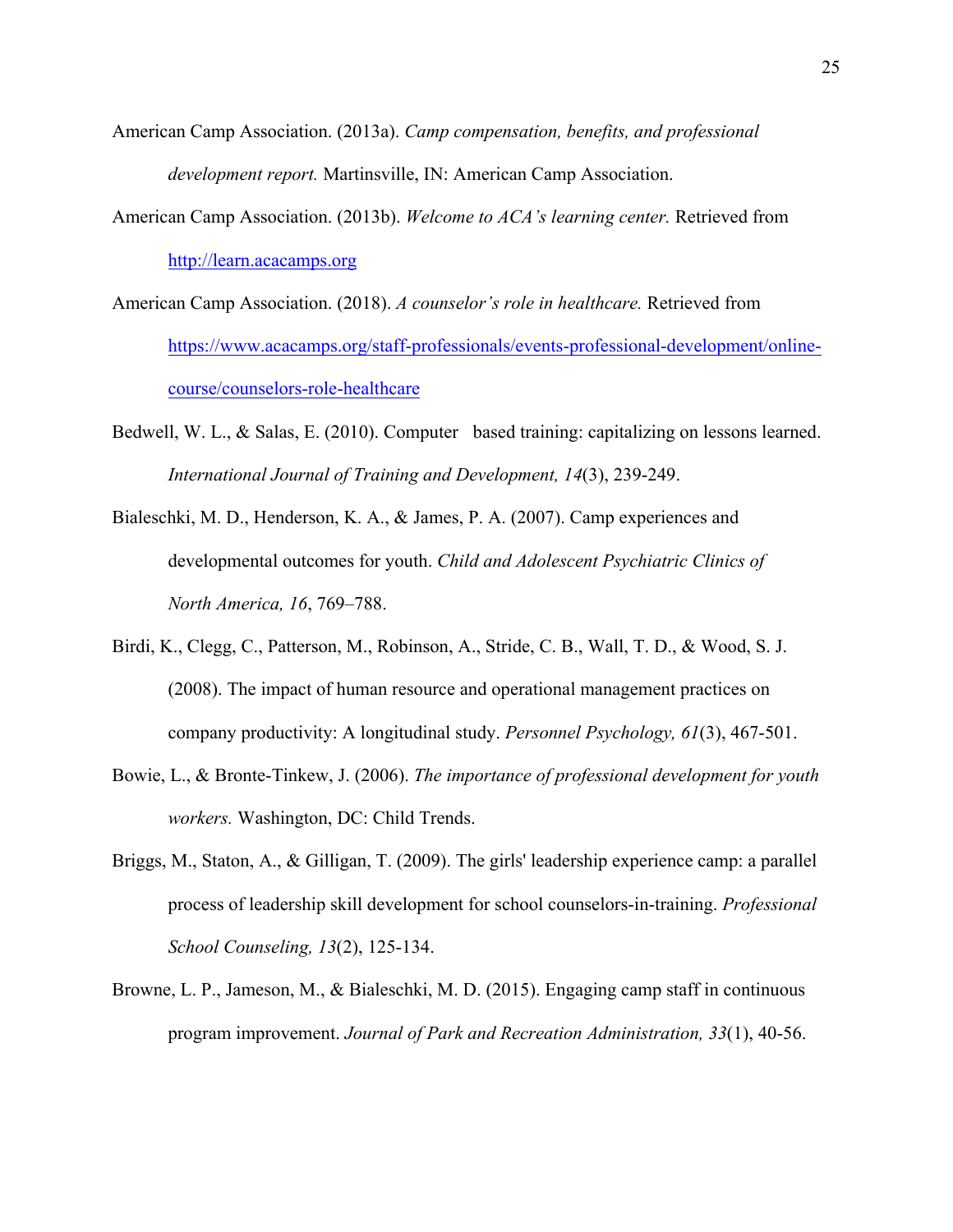- Browne, L. P., & Sibthorp, J. (2014). Training staff to create caring communities: Promises and challenges. *Journal of Youth Development, 9*(4), 47-60.
- Burke, L. A., & Hutchins, H. M. (2007). Training transfer: An integrative literature review. *Human Resource Development Review, 6*(3), 263-296.
- CampSpirit, LLC. & Target Directories (2016). *ExpertOnlineTraining*. Retrieved from https://www.expertonlinetraining.com
- Cohen, J. (1992). A power primer. *Psychological bulletin*, *112*(1), 155.
- Cohen, J., Cohen, P., West, S. G., & Aiken, L. S. (2003). *Applied multiple regression/ correlational analysis for the behavioral sciences* (3rd ed.). New York, NY: Routledge.
- Cook, D. A., Levinson, A. J., Garside, S., Dupras, D. M., Erwin, P. J., & Montori, V. M. (2008). Internet-based learning in the health professions: a meta-analysis. *Journal of the American Medical Association, 300*(10), 1181-1196.
- Dorrian, J., Lamond, N.,  $\&$  Dawson, D. (2000). The ability to self monitor performance when fatigued. *Journal of Sleep Research, 9*(2), 137-144.
- Eccles, J.S., & Gootman, J.A. (Eds.). (2002). *Community programs to promote youth development*. Washington, DC: National Academy Press.
- Edinger, M. J. (2017). Online teacher professional development for gifted education: Examining the impact of a new pedagogical model. *Gifted Child Quarterly, 61*(4), 300- 312.
- Epley, H.K., Ferrari, T.M., & Cochran, G.R., (2017). Development of a competency model for a state 4-H camp counselor program. *Journal of Park and Recreation Administration, 35*(2), 51-73.

Finkenbinder, E. O. (1913). The curve of forgetting. *The American Journal of Psychology, 24*(1),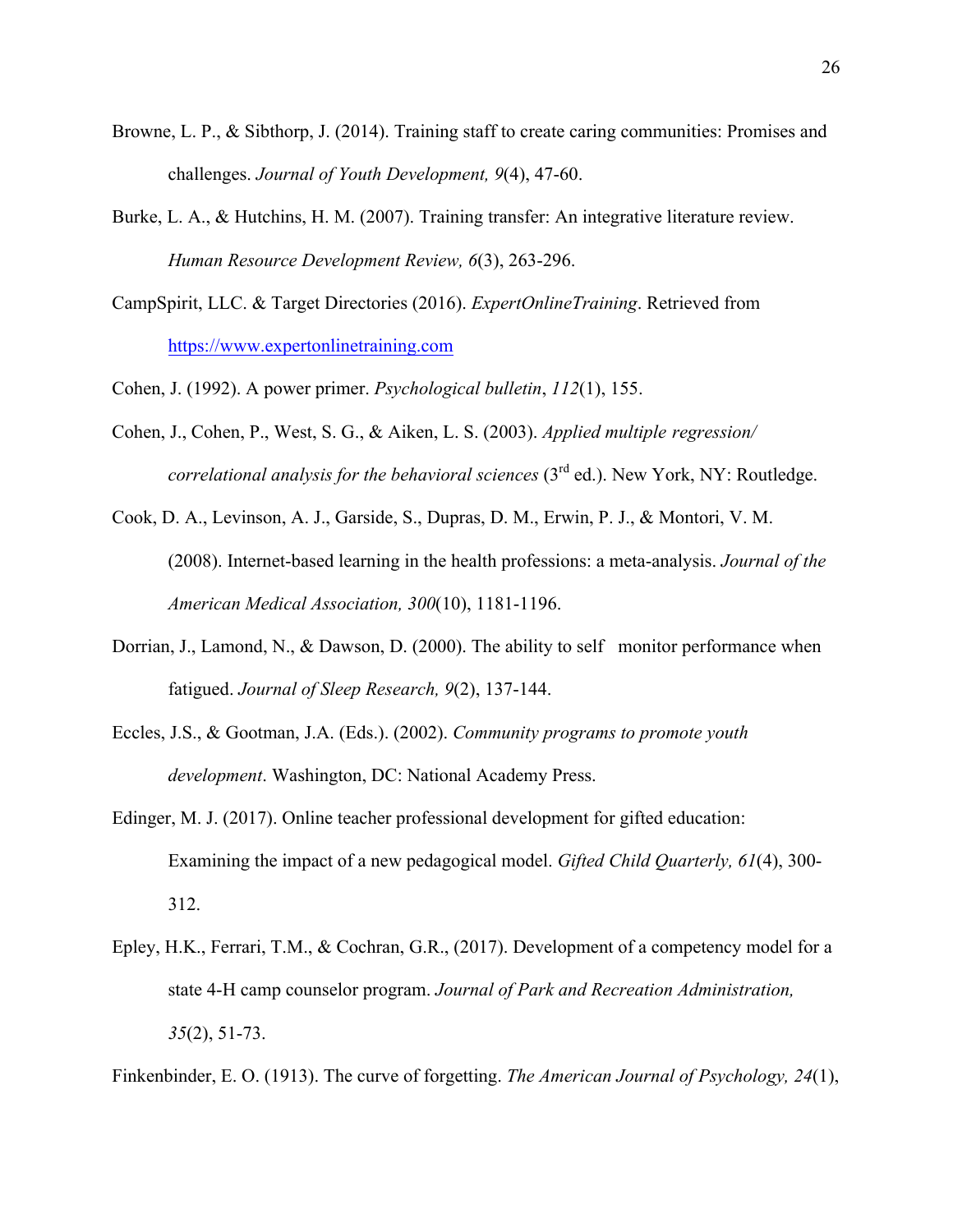- Forrest, M. E. (2007). Disability awareness training for library staff: evaluating an online module. *Library Review, 56*(8), 707-715.
- Garson, D. (2012). *Hierarchical linear modeling: Guide and applications*. Thousand Oaks, CA: SAGE Publications.
- Garst, B., Baughman, S., & Franz, N. (2014). Benchmarking professional development practices across youth-serving organizations. *Journal of Extension, 52*(5). Retrieved from http://www.joe.org/joe/2014october/a2.php
- Garst, B., Erceg, L., & Walton, E. (2013). Injury and illness benchmarking and prevention for children and staff attending U.S. camps: Promising practices and policy implications. *Journal of Applied Research on Children, 4(2)*. Retrieved from http://digitalcommons.library.tmc.edu/childrenatrisk/vol4/iss2/5
- Goldlust, E., Walton, E., Stanley, R., Yard, E., Garst, B., Comstock, R. Erceg, L & Cunningham, R. (2009). *Injury patterns at U.S. and Canadian overnight summer camps: First year of the Healthy Camp Study. Injury Prevention, 20*9(15), 413-417.
- Gunawardena, C. N., Linder-VanBerschot, J. A., LaPointe, D. K., & Rao, L. (2010). Predictors of learner satisfaction and transfer of learning in a corporate online education program. *The American Journal of Distance Education, 24*(4), 207-226.
- Hansman, C. A. (2001). Context based adult learning. *New Directions for Adult and Continuing Education, 89*, 43-52.
- Heidgerken, A. D., Lewin, A. B., Geffken, G. R., Gelfand, K. M., Storch, E. A., & Malasanos, T. (2005). Online diabetes education: design and evaluation with prospective diabetes camp counsellors. *Journal of Telemedicine and Telecare, 11*(2), 93-96.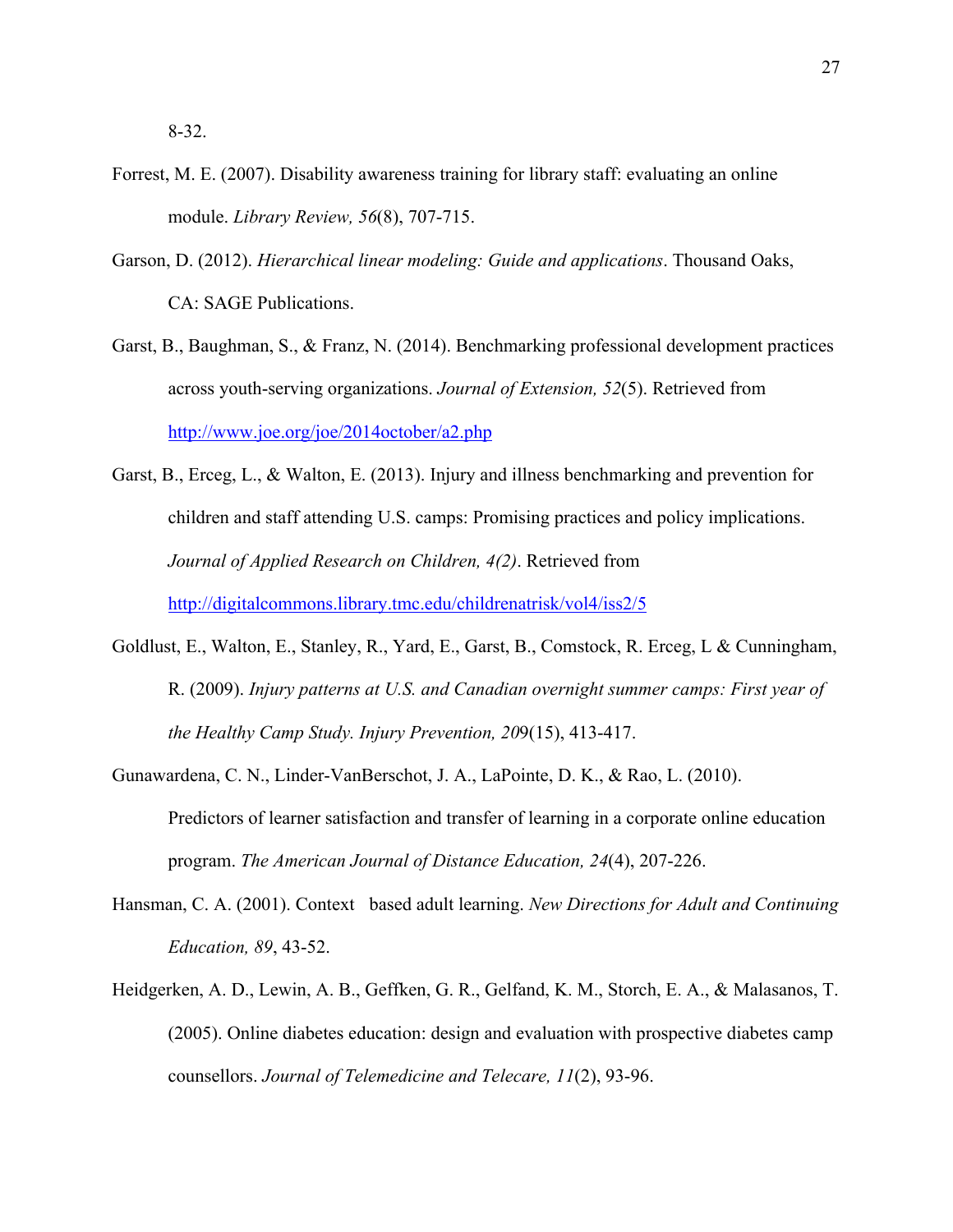- Herrington, A., Herrington, J., Hoban, G., & Reid, D. (2009). Transfer of online professional learning to teachers' classroom practice. *Journal of Interactive Learning Research, 20*(2), 189-213.
- Hill, E., Gagnon, R., Ramsing, R., Goff, J., Kennedy, B., & Hooker, T. (2015). Measuring the impact of a medical specialty camp: Using self-determination theory. *Therapeutic Recreation Journal, 49*(4), 310.
- Hodges, C. B. (2008). Selfetficacy in the context of online learning environments: A review of the literature and directions for research. *Performance Improvement Quarterly, 20*(3 4), 7-25.
- Hofmann, D. A. (1997). An overview of the logic and rationale of hierarchical linear models. *Journal of Management, 23*(6), 723-744.
- Kendellen, K., Camiré, M., Bean, C. N., & Forneris, T. (2016). Facilitators and barriers to leadership development at a Canadian residential summer camp. *Journal of Park and Recreation Administration, 34*(4), 36-50.
- Kolb, D. (2015). The process of experience learning. In D. Kolb (Ed.), *Experiential learning: Experience as the source of learning and development (2nd ed) (pp. 31-64).* Upper Saddle River, NJ: Pearson Education, Inc.
- Kolb, A. Y., & Kolb, D. A. (2009). Experiential learning theory: A dynamic, holistic approach to management learning, education and development. In S. Armstrong & C. Fukami, (Eds.), *The SAGE handbook of management learning, education and development* (pp. 42-68). Thousand Oaks, CA: Sage Publications.
- Leff, D., Retallick, M., & Franz, N. (2013). Transformative learning and the 4-H camp counselor experience. *Journal of Human Sciences and Extension, 3*(3), 1-17.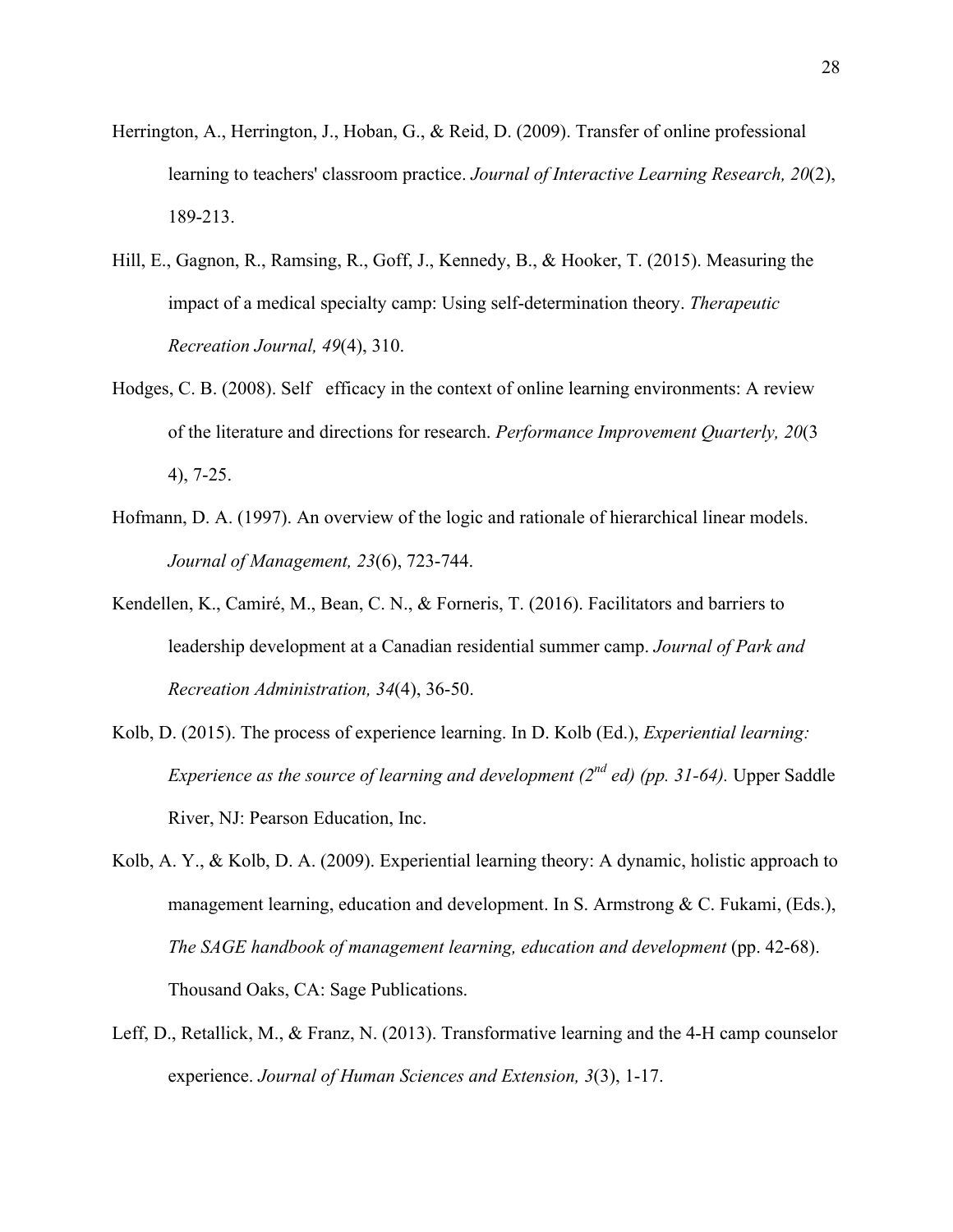- Lindau, M. Almkvist, O., & Mohammed, A. (2016). Effects of stress on learning and memory. In G. Fink (Ed.), *Stress: concepts, cognition, emotion, and behavior* (pp. 153- 160). New York, NY: Elsevier.
- Maag, M. (2004). The effectiveness of an interactive multimedia learning tool on nursing students' math knowledge and selfefficacy. *CIN: Computers, Informatics, Nursing, 22*(1), 26-33.
- Machin, M. A., & Fogarty, G. J. (2004). Assessing the antecedents of transfer intentions in a training context. *International Journal of Training and Development, 8*(3), 222-236.
- Marquart, M., Rizzi, Z. J., & Parikh, A. D. (2010). Using e-learning to train youth workers: The Bell Experience. *Afterschool Matters, 10*, 28-36.
- Mayer, R. (2009). The science of learning: Determining how multimedia learning works. In *Multimedia Learning* (pp. 57-84). Cambridge: Cambridge University Press.
- Means, B., Toyama, Y., Murphy, R., Bakia, M., & Jones, K. (2009). *Evaluation of evidencebased practices in online learning: A meta-analysis and review of online learning studies*. United States Department of Education.
- Murre, J. M., & Dros, J. (2015). Replication and analysis of Ebbinghaus' forgetting curve. *PloS one*, *10*(7), e0120644.
- Paisley, K., & Powell, G. M. (2007). Staff burn-out prevention and stress management. *Child and Adolescent Psychiatric Clinics, 16*(4), 829-841.
- Pilcher, J. J., & Huffcutt, A. I. (1996). Effects of sleep deprivation on performance: a metaanalysis. *Sleep, 19*(4), 318-326.
- Reynolds, D.H. & Rupp, D.E. (2010). Advances in technology-facilitated assessment. In J. Scott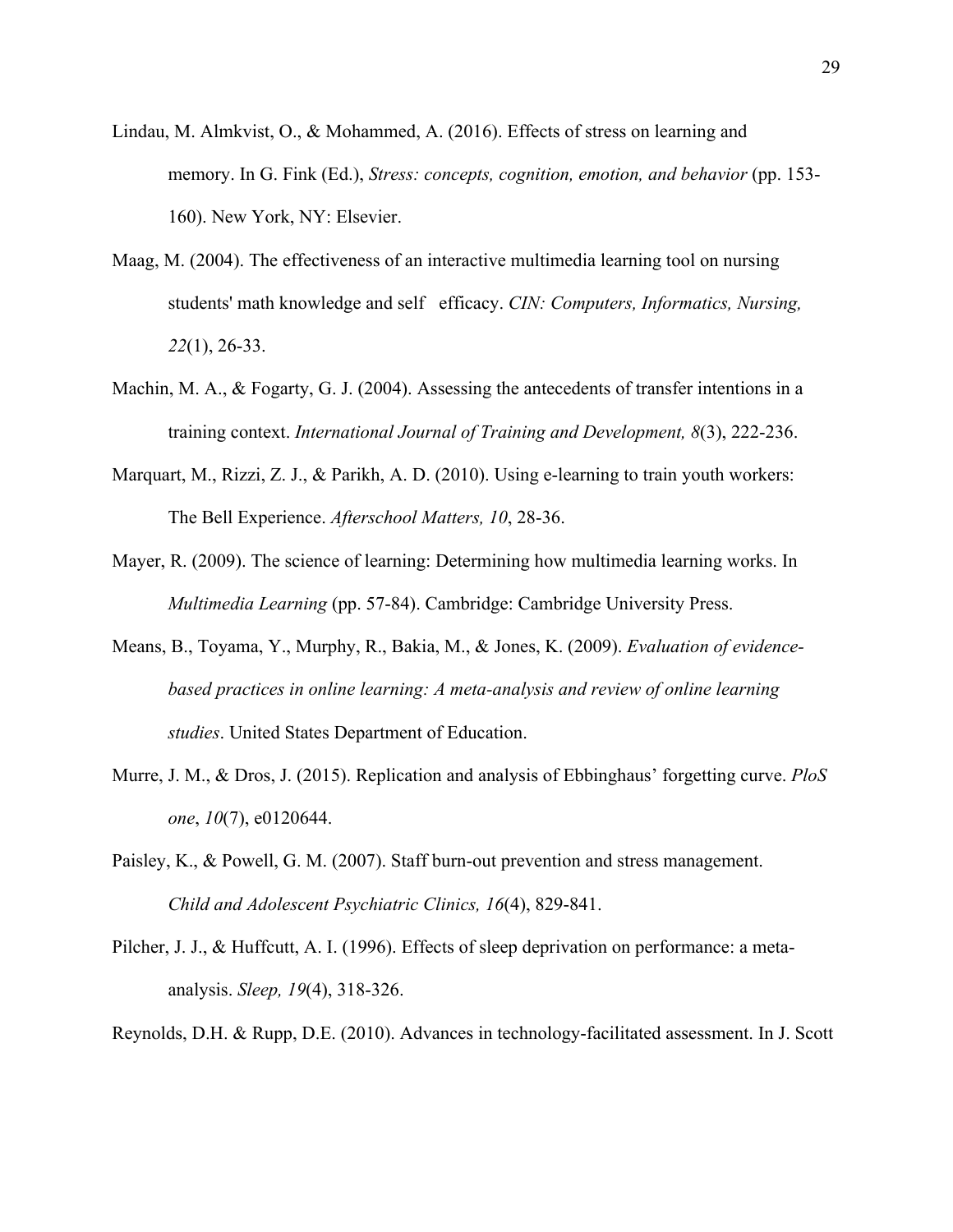& D. Reynolds (Eds.), *Handbook of workplace assessment* (pp. 607-778)*.* San Francisco, CA: John Wiley & Sons, Inc.

- Rogers, A. E. (2008). The effects of fatigue and sleepiness on nurse performance and patient safety. In R. Hughes (Ed.), *Patient safety and quality: An evidence-based handbook for nurses* (pp. 509-545). Rockville, MD: Agency for Healthcare Research and Quality.
- Russell, T.L. (2010). Knowledge and skill. In J.C. Scott & D.H. Reynolds (Eds.) *Handbook of Workplace Assessment* (pp. 141-164). San Francisco, CA: Jossey-Bass.
- Salas, E., Tannenbaum, S. I., Kraiger, K., & Smith-Jentsch, K. A. (2012). The science of training and development in organizations: What matters in practice. *Psychological Science in the Public Interest, 13*(2), 74-101.
- Shin, J. H. (2009). Application of repeated-measures analysis of variance and hierarchical linear model in nursing research. *Nursing Research, 58*(3), 211-217.
- Siniscalchi, J. M., Beale, E. K., & Fortuna, A. (2008). Using importance-performance analysis to evaluate training. *Performance Improvement, 47(*10), 30-35.
- Starr, B., Yohalem, N., & Gannett, E. (2009). *Youth work core competencies: A review of existing frameworks and purposes*. Next Generation Youth Work Coalition. Retrieved from https://www.niost.org/pdf/Core\_Competencies\_Review\_October\_2009.pdf
- Tabachnick, B. G., & Fidell, L. S. (2012). *Using multivariate statistics.* (6<sup>th</sup> ed.). New York, NY: Harper Collins.
- Tessman, D., Duda, S. L., & Pracht, D. (2012). Ladders to leadership: What camp counselor positions do for youth. *Journal of Youth Development, 7*(3), 36-46.
- Thomas, G. (2001). Thriving in the outdoor education profession: Learning from Australian practitioners. *Australian Journal of Outdoor Education, 6*(1), 13-24.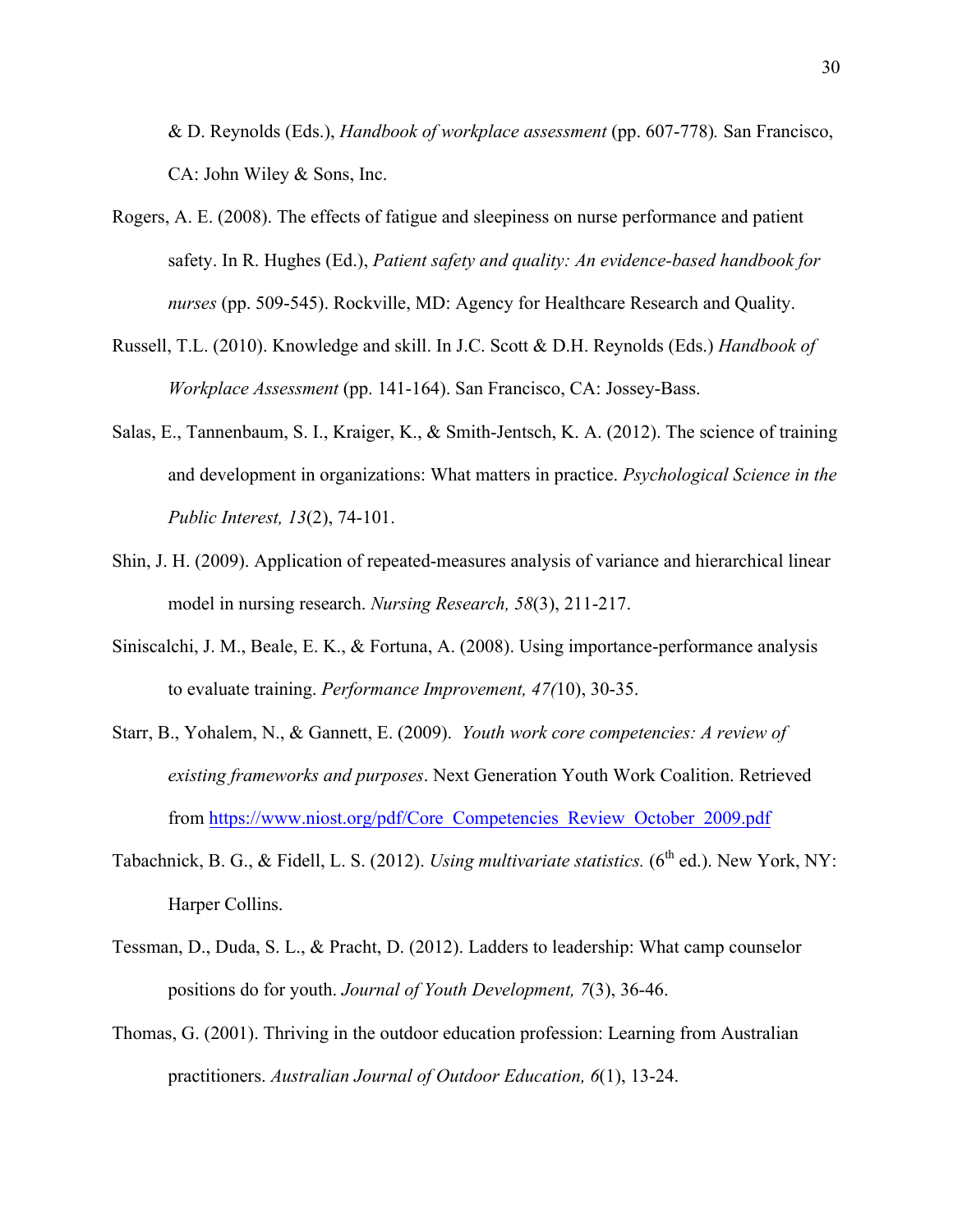Vogel, S., & Schwabe, L. (2016). Learning and memory under stress: implications for the classroom. *Science of Learning, 1, 1-10*.

Weaver, R. G., Beets, M. W., Turner McGrievy, G., Webster, C. A., & Moore, J. (2014). Effects

of a competency based professional development training on children's physical activity and staff physical activity promotion in summer day camps. *New Directions for Student Leadership, 2014*(143), 57-78.

Williams, N. R., King, M., & Koob, J. J. (2002). Social work students go to camp: The effects of service learning on perceived self-efficacy. *Journal of Teaching in Social Work, 22*(3-4), 55-70.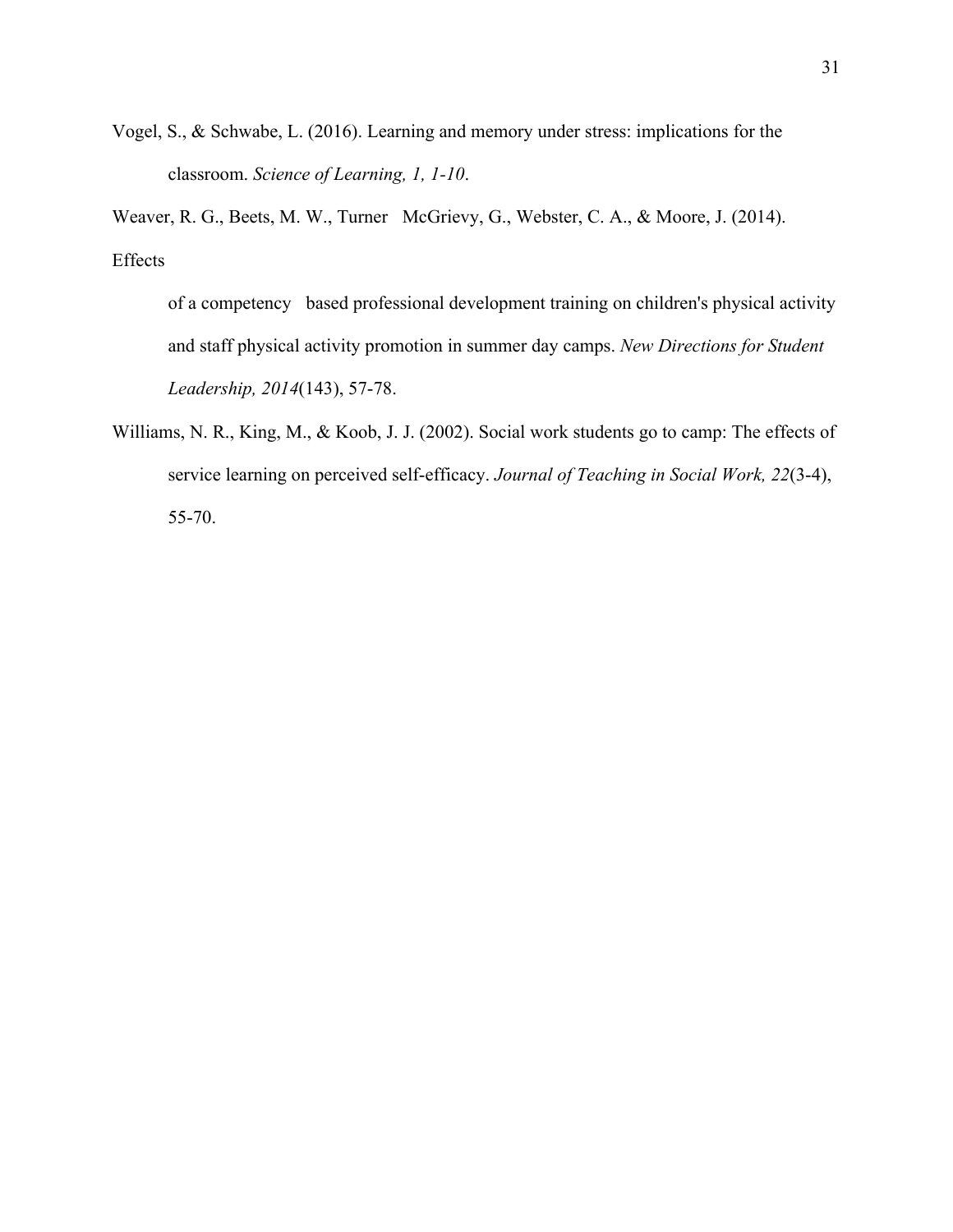Table 1

Treatment Group Comparison Group Gender\* Male 50%  $n = 16$ Female 50%  $n = 16$ Male 34.8%  $n = 8$   $n = 15$ <br>*M* = 20.74 Years (*SD* = 1.42) Female 65.2%  $n = 15$ Age *M* = 20.38 Years (*SD* = 1.42) *M* = 20.74 Years (*SD* = 1.42) Total Years of College<br>Facilitation Hours  $M = 2.42$  Years (*SD* = 1.99)  $M = 2.67$  Years (*SD* = 1.01)  $M = 1317.00$  Hours  $(SD = 1632.62)$   $M = 734.65$  Hours  $(SD = 1232.03)$ 

*Treatment and comparison group descriptive information* 

\*Note: Participants did not provide gender data in some cases.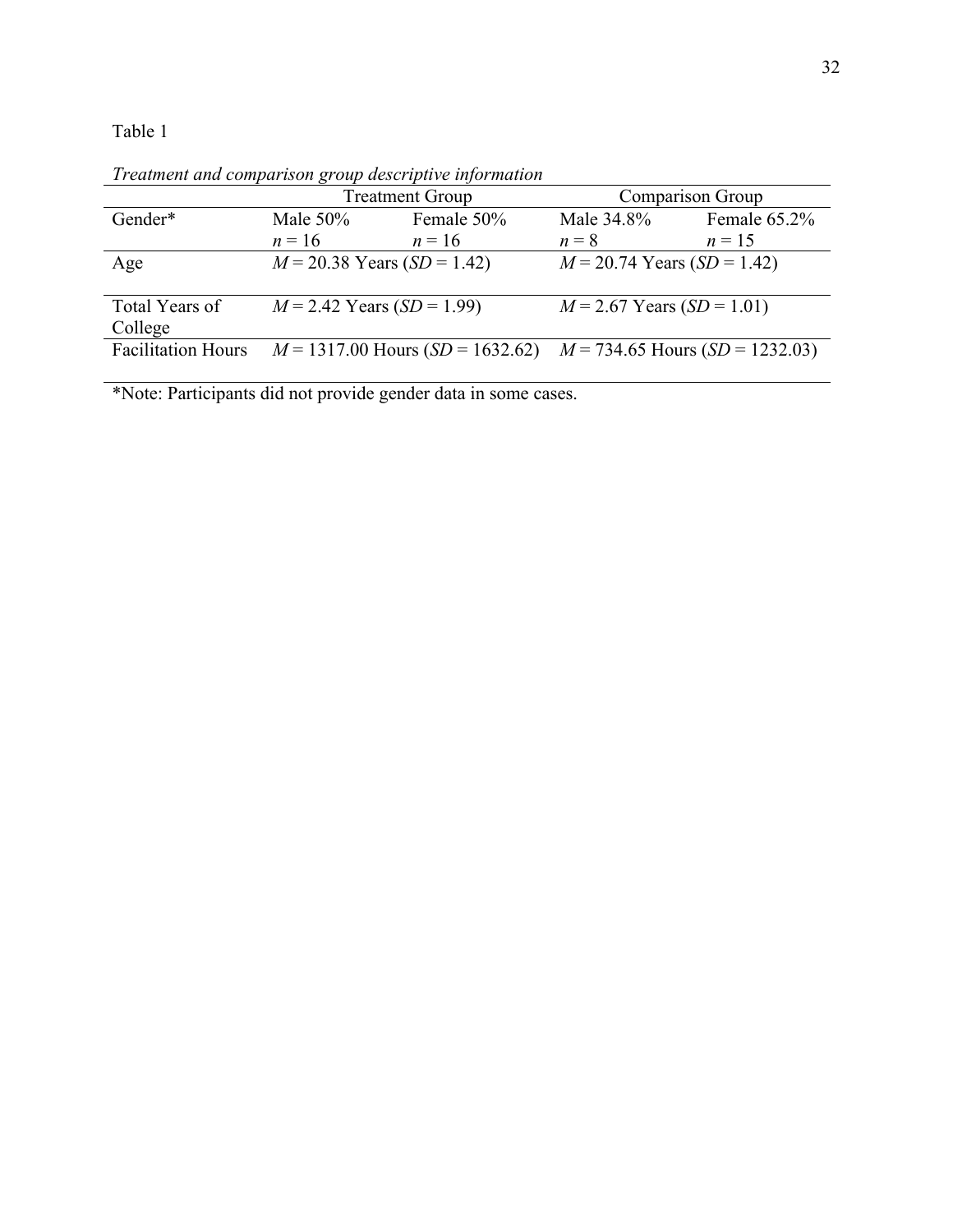# Table 2

*Test scores by time and group* 

|                                                                                                                                                      | Model Estimates |               |                      |                          |                         |
|------------------------------------------------------------------------------------------------------------------------------------------------------|-----------------|---------------|----------------------|--------------------------|-------------------------|
| Level and                                                                                                                                            |                 |               |                      |                          |                         |
| Variable                                                                                                                                             | Null            | Model 1       | Model 2 <sup>b</sup> | Model 3                  | Model 4                 |
| Intercept                                                                                                                                            | 79.89 (1.28)    | 85.17(1.55)   | 83.01 (1.62)         | 83.16 (1.78)             | 82.53 (1.32)            |
| Time(L1)                                                                                                                                             |                 | $-5.41(1.25)$ | $9.11*(3.81)$        | $8.91*(3.84)$            | $9.82**$ (2.86)         |
| Time <sup>2</sup> (L1)                                                                                                                               |                 |               | $-7.37***$ (1.83)    | $-7.33***$ (1.83)        | $-7.92***$ (1.38)       |
| Group (L2)                                                                                                                                           |                 |               |                      | $-4.47^{\dagger}$ (2.45) | $6.86^{\dagger}$ (2.74) |
| Time $(L1)$ $\times$                                                                                                                                 |                 |               |                      |                          | .39(5.89)               |
| Group(L2)                                                                                                                                            |                 |               |                      |                          |                         |
| Time <sup>2</sup> (L1) $\times$                                                                                                                      |                 |               |                      |                          | $-7.03*(2.82)$          |
| Group (L2)                                                                                                                                           |                 |               |                      |                          |                         |
|                                                                                                                                                      |                 |               |                      |                          |                         |
| Variance                                                                                                                                             |                 |               |                      |                          |                         |
| Components                                                                                                                                           |                 |               |                      |                          |                         |
| Residual                                                                                                                                             | 146.31          | 115.78ª       | 97.83ª               | 76.85                    | 42.45                   |
| Intercept                                                                                                                                            | 21.42           | 10.26         | 34.90                | 58.66                    | 33.62                   |
| Slope                                                                                                                                                |                 | 7.55          | 21.04                | 22.83                    | 7.59                    |
| Additional                                                                                                                                           |                 |               |                      |                          |                         |
| Information                                                                                                                                          |                 |               |                      |                          |                         |
| -2 log likelihood                                                                                                                                    | 950.59          | 927.60        | 910.45               | 905.57                   | 855.25                  |
| $(\chi^2)$                                                                                                                                           |                 |               |                      |                          |                         |
| AIC                                                                                                                                                  | 954.59          | 935.60        | 918.45               | 913.57                   | 863.25                  |
| BIC                                                                                                                                                  | 960.15          | 946.68        | 929.50               | 924.59                   | 874.19                  |
| Model                                                                                                                                                |                 | 1 vs. null    | 2 vs. 1              | $3 \text{ vs. } 2$       | 4 vs. 3                 |
| comparison                                                                                                                                           |                 |               |                      |                          |                         |
| Δχ²                                                                                                                                                  |                 | 22.99***      | 17.15**              | 4.88*                    | 50.32***                |
| Pseudo $R^2$                                                                                                                                         |                 | 20.87%        | 12.26%               |                          | 2.02%                   |
| Mote $\ln \epsilon$ , 10, $\frac{8n}{5}$ , 05, $\frac{88n}{5}$ , 01, $\frac{888n}{5}$ , 001, 11 – Lavel 1 (measurement casesian level), 12 – Lavel 2 |                 |               |                      |                          |                         |

Note.  $1p < 0.10$ , \*p < 0.05, \*\*p < 0.01, \*\*\*p < 0.01. L1 = Level 1 (measurement occasion level). L2 = Level 2 (individual level). AIC = Akaike's Information Criterion. BIC = Schwarz's Bayesian Criterion. Pseudo  $R^2$  is the HLM version of reduction in variance. <sup>a</sup> Residual variance estimate used for effect size calculation for Model 1 is from a model with the random effect for Level 1 Time removed. <sup>b</sup>Model 2 includes only a fixed effect (i.e., no random effect) for the nonlinear effect of Time.